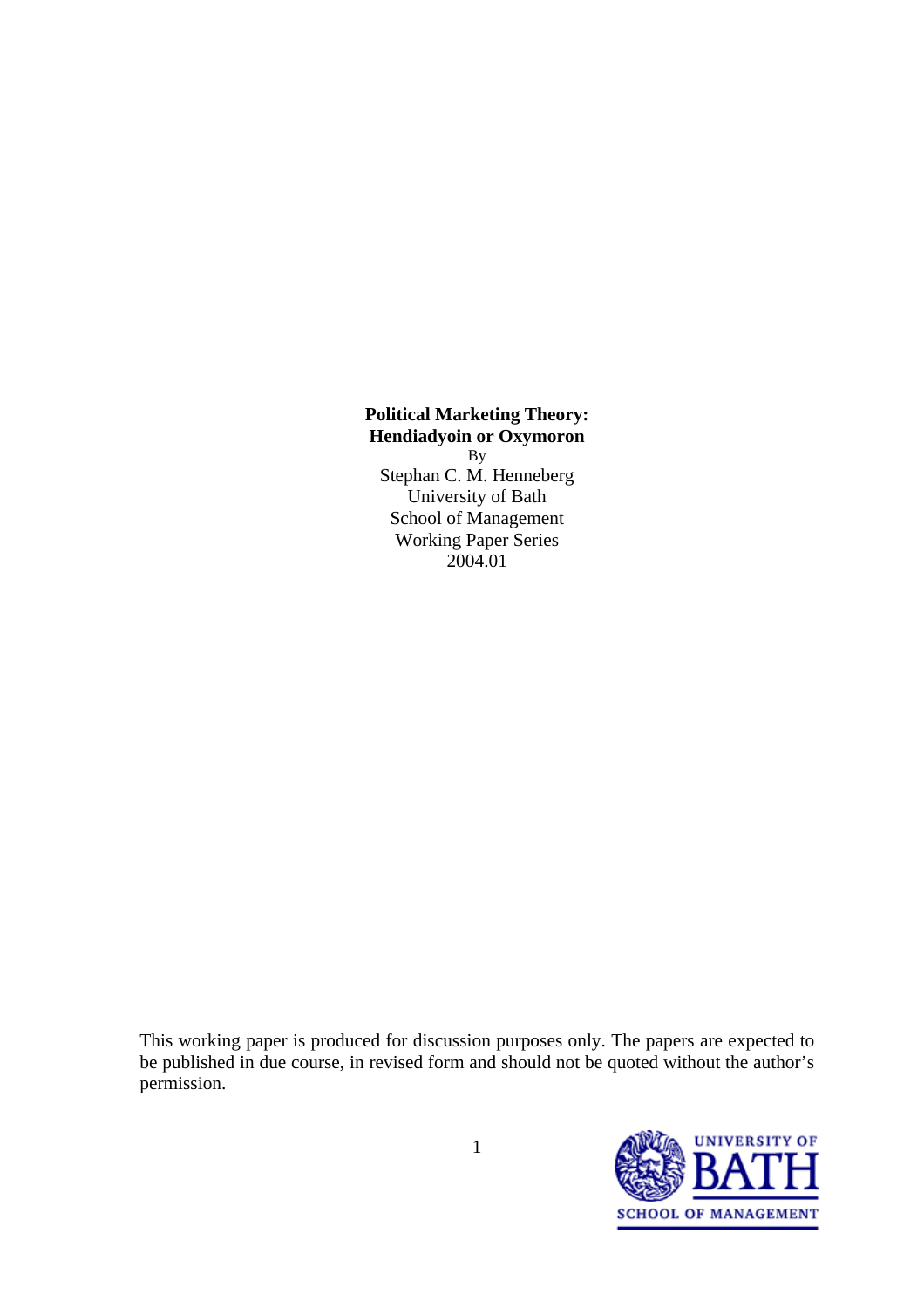#### **University of Bath School of Management Working Paper Series**

University of Bath School of Management Claverton Down Bath BA2 7AY United Kingdom Tel: +44 1225 826742 Fax: +44 1225 826473 http://www.bath.ac.uk/management/research/papers.htm

| 2004    |                            |                                                     |  |  |
|---------|----------------------------|-----------------------------------------------------|--|--|
| 2004.01 | Stephan C. M.<br>Henneberg | Political Marketing Theory: Hendiadyoin or Oxymoron |  |  |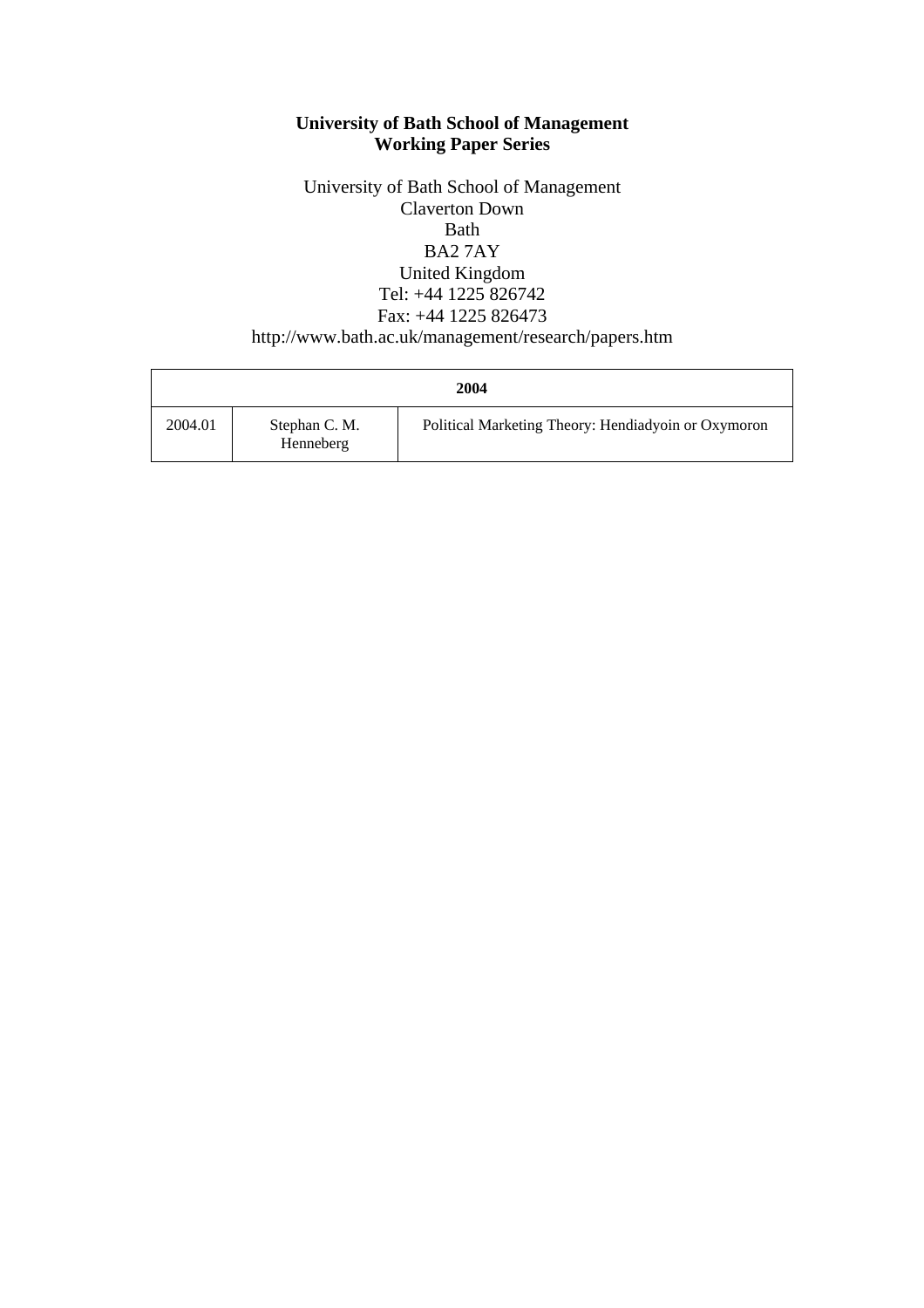## **Political Marketing Theory: Hendiadyoin or**

### **Oxymoron**

*Stephan C. Henneberg1*

Tel.: +44-(0)1225-383699 E-mail: s.c.m.henneberg@bath.ac.uk

Abstract: Research on political marketing has now established itself as a spirited subdiscipline of mainstream marketing, producing considerable numbers of high quality learned articles and books each year. However, certain stagnation in knowledge development has been identified. Consequently, this paper links this inadequacy to the dominating tendency of focusing research on campaign applications of solely marketing instruments, emphasising a reactive and managerial orientation. In discussing the core of political marketing theory, two different stances are identified: first, a narrow one, focussing on understanding marketing activities in politics and, second, a wider one, concerned with a more holistic attempt of achieving breadth of knowledge of politics. An idiosyncratic discussion of the ontology and epistemological implications of this wider stance identifies four concepts as pivotal: the exchange character of political marketing; a 'qualified' market environment; the social embeddedness of the political system in other generic systems; and the structural connectedness of political marketing and politics, implying ethical considerations. While current research limitations in political marketing can be explained by an (implicit) focus on the narrow interpretation of political marketing theory, the wider stance frames a new research agenda for political marketing that provides new directions and less restricted conceptual horizons. The implications of this new research agenda are discussed and the consequences and limitations are outlined

*Key words:* Political marketing theory; political marketing research; epistemology and ontology; research agenda

 $\overline{a}$ 

<sup>&</sup>lt;sup>1</sup> Dr. Stephan C. Henneberg is a Lecturer at the School of Management, University of Bath, UK. His current research interests are in the areas of strategic marketing, relational marketing, consumer behaviour, strategic competences, and social and political marketing. He publishes regularly on political marketing, e.g. in the *Journal of Marketing Management*, *Journal of Political Marketing*, and *Journal of Public Affairs*. Stephan has organised several international conferences on political marketing at the University of Cambridge, UK, and has recently edited a book on "The Idea of Political Marketing", Praeger, 2002, together with N. O'Shaughnessy.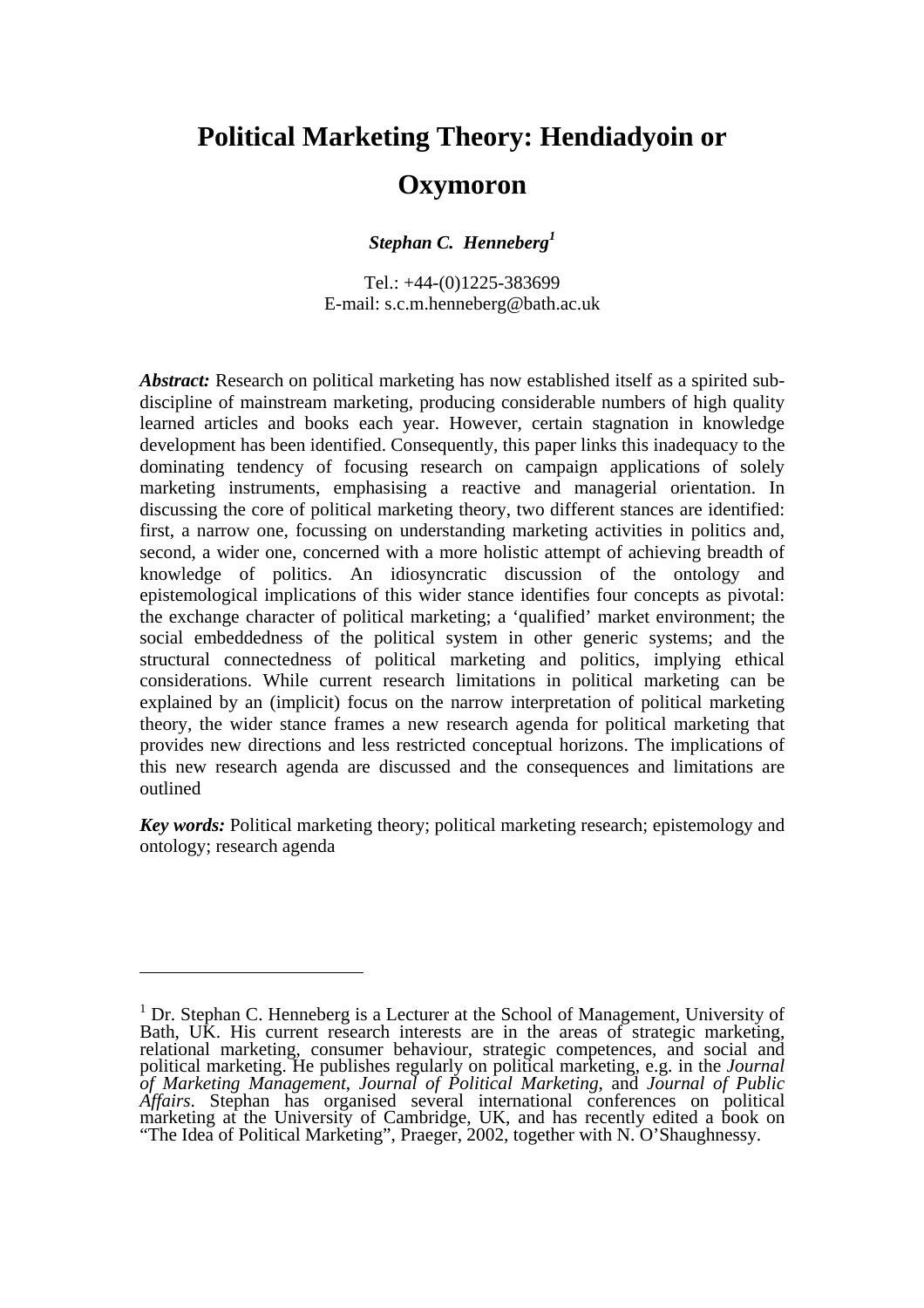# **Political Marketing Theory: Hendiadyoin or Oxymoron**

#### **INTRODUCTION**

Marketing theory has been influenced by many different disciplines (Arndt, 1983) but it has also contributed, in a reciprocal relationship, to the development of other academic areas within management studies (Day, 1992; Hunt and Lambe, 2000) and, arguably, beyond. In particular the aspect of 'broadening' the core *explananda* of marketing (Kotler and Levy, 1969; Luck, 1969; Kotler, 1972; Enis, 1973; Hunt, 1976; Arndt, 1978; Arndt, 1982; Hunt and Burnett, 1982; Hunt, 1983; Levy, 2002) has enhanced the scope for cross-fertilisation between disciplines. In the area of social and non-profit marketing (Andreason, 1994; Kotler and Andreason, 1995) the application of marketing theory to the political sphere constitutes a relatively new phenomenon (O'Shaughnessy, 1990; Kotler and Kotler, 1999). While there exists a considerable stock of knowledge concerning political marketing, especially in the areas of campaign management, political marketing strategies and comparative political marketing (Newman, 1994a; Kavanagh, 1995; Scammell, 1995; Holbrook, 1996; Butler and Collins, 1999; Baines and Egan, 2001; Johnson, 2001; Lees-Marshment, 2001), the essence of political marketing theory remains somewhat opaque; crucial elements are still ill-defined in marketing terms, e.g. the 'political market', or the 'political product', and the underlying exchange process (Scammell, 1999; Newman, 2002; O'Shaughnessy and Henneberg, 2002a). This is sometimes explained by the notion that "*traditional marketing frameworks do not fit neatly into a political marketing configuration*" (Dean and Croft, 2001, p. 1197). Furthermore, no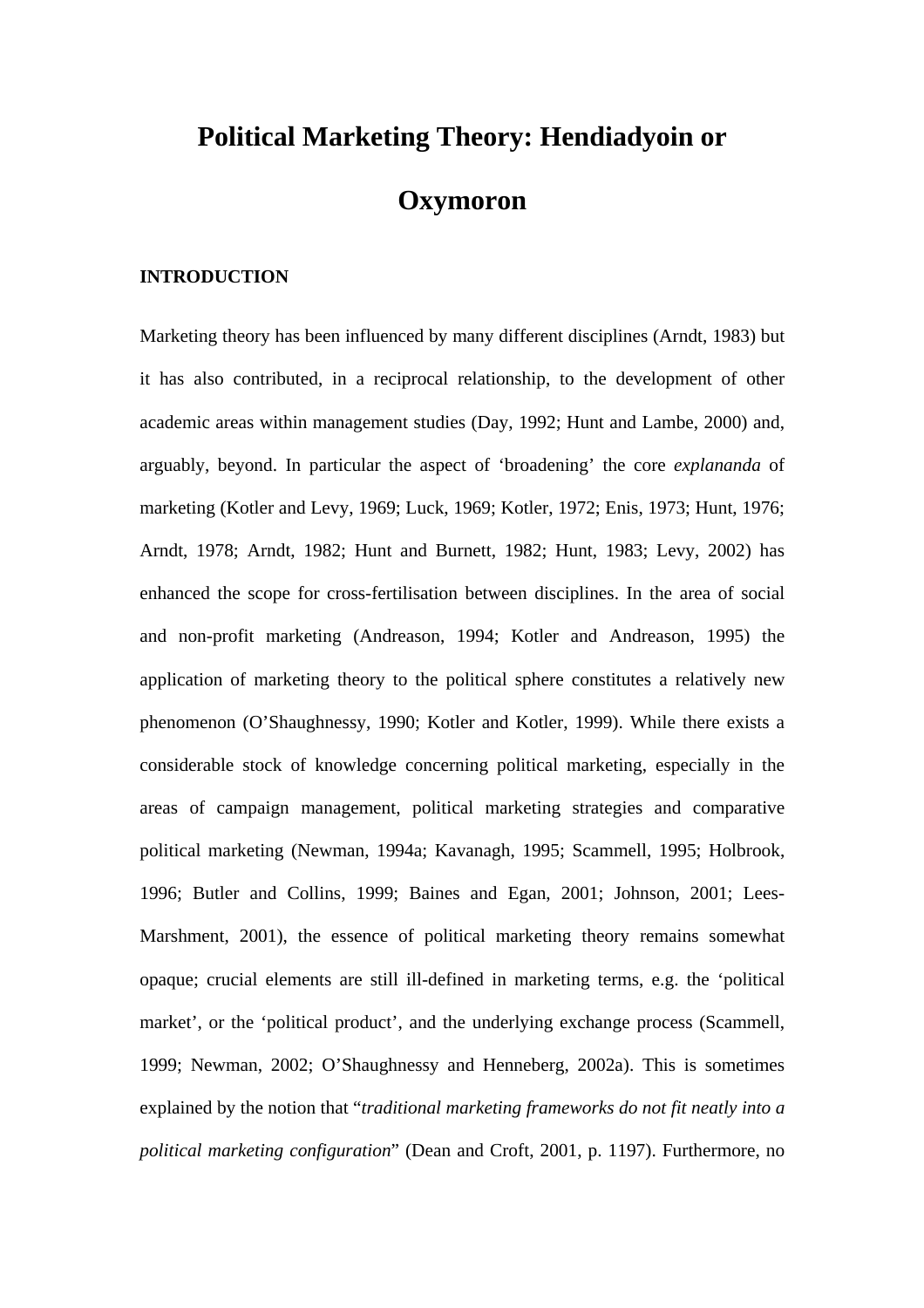clear understanding of the ontological and epistemological implications of a 'marketing perspective on politics' has been developed due to the research focus on descriptive studies that attempt to explain what political actors *actually do* (Marland, 2003). In this paper, I argue that this 'managerial' focus constitutes only one element of political marketing theory. What has been neglected is an epistemological view of political marketing as a 'research lens', a meta-theoretical vehicle for making-sense of the political sphere. The differences (and dialectic) of these two perspectives of political marketing theory will be introduced and the application of political marketing theory as an epistemological tool will be outlined. As such, this conceptual paper will contribute to the main focus of this AMA 2004 Summer Educators' Conference by 'enhancing knowledge development in marketing' through an assessment of, and the provision of a new research perspective for, political marketing theory.

In order to develop this argument, the appropriate point of departure is provided by a concise overview of the 'state-of-affairs' in political marketing, beginning with applied marketing applications in politics, followed by a discussion of existing research on political marketing. This will be followed by the main section of this paper, tackling the two different facets of political marketing theory: initially with a description and understanding of managerial marketing activities, and next an epistemological stance to gain understanding of political phenomena in general. Finally, the implications of both aspects will be discussed.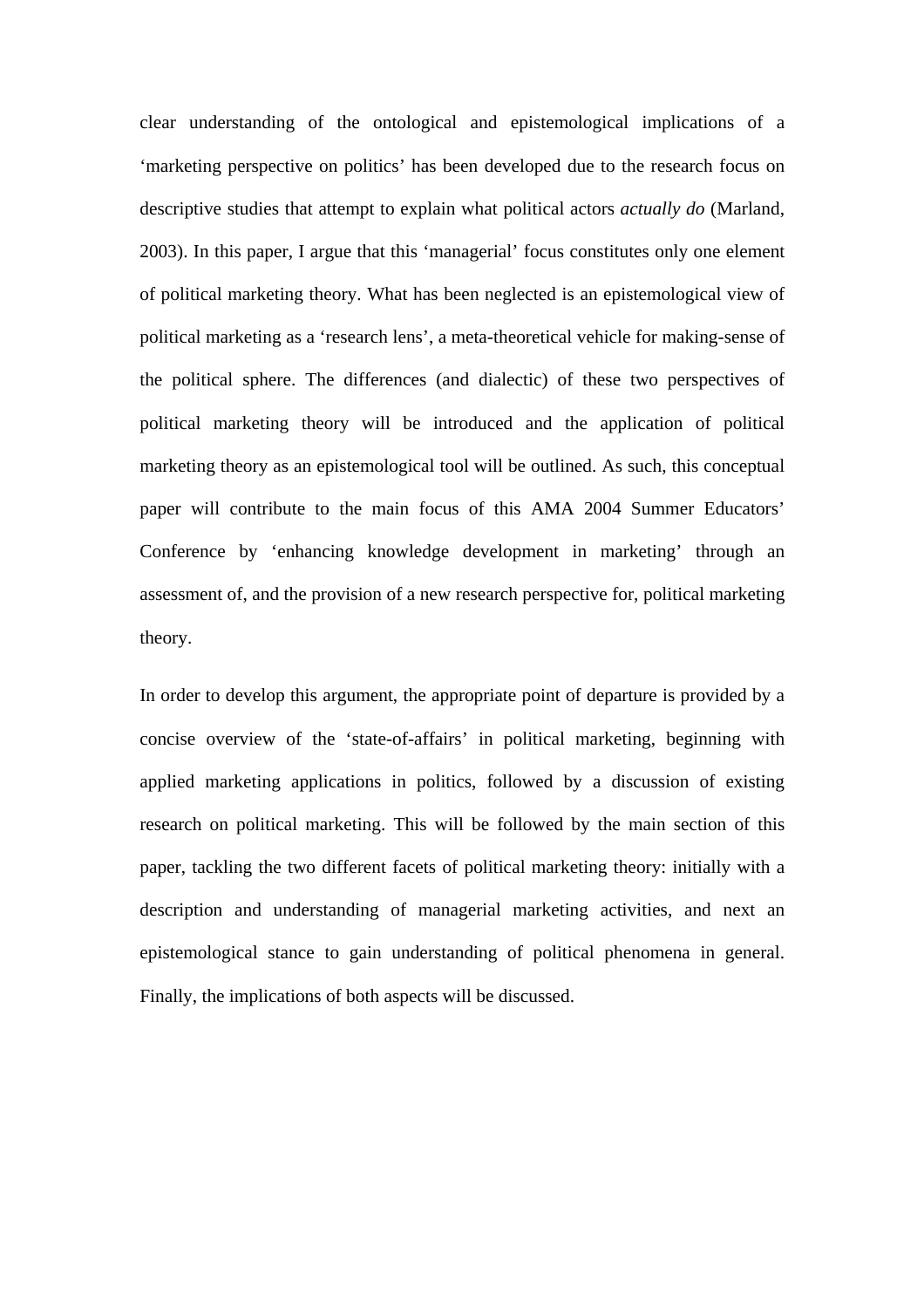#### **THE 'STATE-OF-AFFAIRS' IN POLITICAL MARKETING**

#### **Political Marketing Management**

It has often been argued that the application of 'marketing' tools and instruments in politics is nothing new (Perloff, 1999; Baines and Egan, 2001). This may or may not be the case, but what certainly has changed in the last 25 years is not (just) the magnitude of political marketing management but the belief that political actors (and these include not only political parties and politicians but also governments, singleissue groups, lobbying organisations, etc.) (Harris *et al*., 1999; Nimmo, 1999; Harris, 2001a) not only act out but also 'think' in marketing terms; they believe that they *do* marketing management, and they try to integrate their use of marketing instruments in a coherent marketing strategy (Newman, 1994a; Dermody and Scullion, 2001). This is notwithstanding the idea that much of their 'marketing knowledge' might be "*political folk wisdom*" (Scammell, 1999, p. 738). The changes in the 'mind-sets' of political actors have been tracked in several studies, (Jamieson, 1992; Scammell, 1994; Scammell, 1995; Lees-Marshment, 2001; Wring, 2001; Wring, 2002b) and have been considered a "*revolution*" (Lees-Marshment, 2001, p. 229) or even a "*new age in politics*" (Newman, 1999b, p. 125). In addition, political marketing applications have moved from solely a communication tool to an integrated way of managing politics, be it policy development, permanent campaigning (Nimmo, 1999), or even governing (to the extent that government has become 'symbolic' in certain circumstances) (O'Shaughnessy, 2003). Six main developments of applied applications of political marketing can be generalised for most democratic political systems in the last two decades: an increased sophistication of *communication and 'spin'* (Kavanagh, 1995; Kaid, 1999; Sherman, 1999; Harris, 2001b; Lees-Marshment,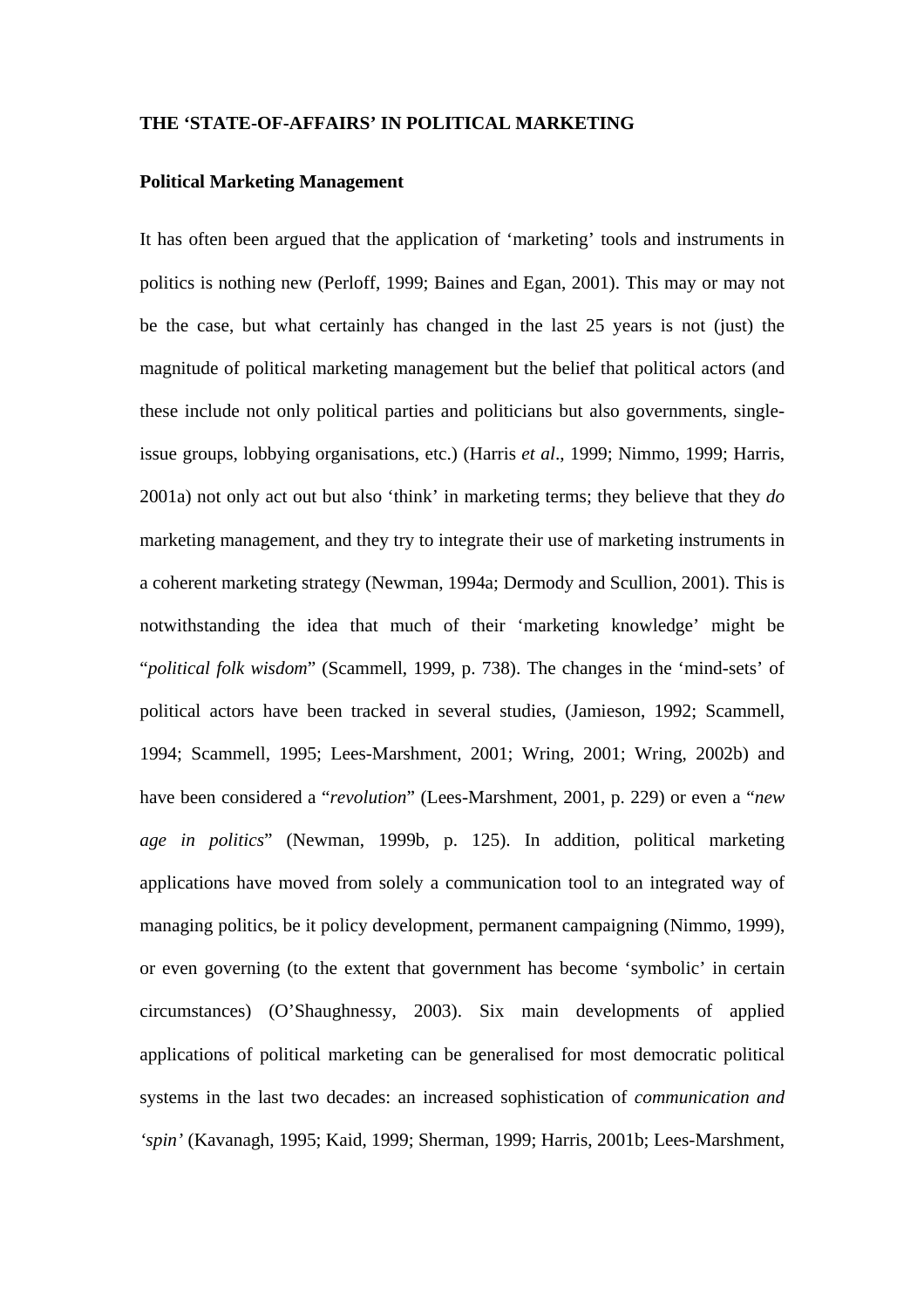2001; Palmer, 2002); strategies for *product and image management* (Scammell, 1995; Baines, 1999; Kotler and Kotler, 1999; Newman, 1999b; Newman, 2001; Smith, 2001; Baines *et al*., 2002; White and de Chernatony, 2002); *news-management*, i.e. the use of 'free' media (Franklin, 1994; Schnur, 1999; Franklin and Richardson, 2002); more coherent and planned *political marketing strategy development* (Newman, 1994a; Butler and Collins, 1999; Kotler and Kotler, 1999; Lees-Marshment, 2001; Henneberg, 2002; Wring, 2002a); intensified and integrated use of *political market research* (Huber and Herrmann, 1999; Mitchell and Daves, 1999; Smith and Hirst, 2001; Sparrow and Turner, 2001; Sherman and Schiffman, 2002); and emphasis on *political marketing organisation and professionalisation* (Panebianco, 1988; Lees-Marshment, 2001).

However, most political actors are far from having an integrated and sophisticated understanding of marketing applications for their political exchange situations. Political marketing management in politics has caused some 'leading' parties and candidates to adopt a simplistic and populistic 'follower'-mentality, contributing to the disenchantment of the electorate and a resulting cynicism regarding politics in general (Henneberg, 2005).

#### **Research on Political Marketing**

Serious, intensive, coordinated research activities on marketing applications in politics constitute a fairly recent addition to the area of social and non-profit marketing. The field of political marketing started to form fifteen to twenty years ago with several seminal contributions (Mauser, 1983; Newman and Sheth, 1985; Farrell and Wortmann, 1987; Reid, 1988; Harrop, 1990; O'Shaughnessy, 1990; Smith and Saunders, 1990) that introduced topical foci and in-depth analyses of marketing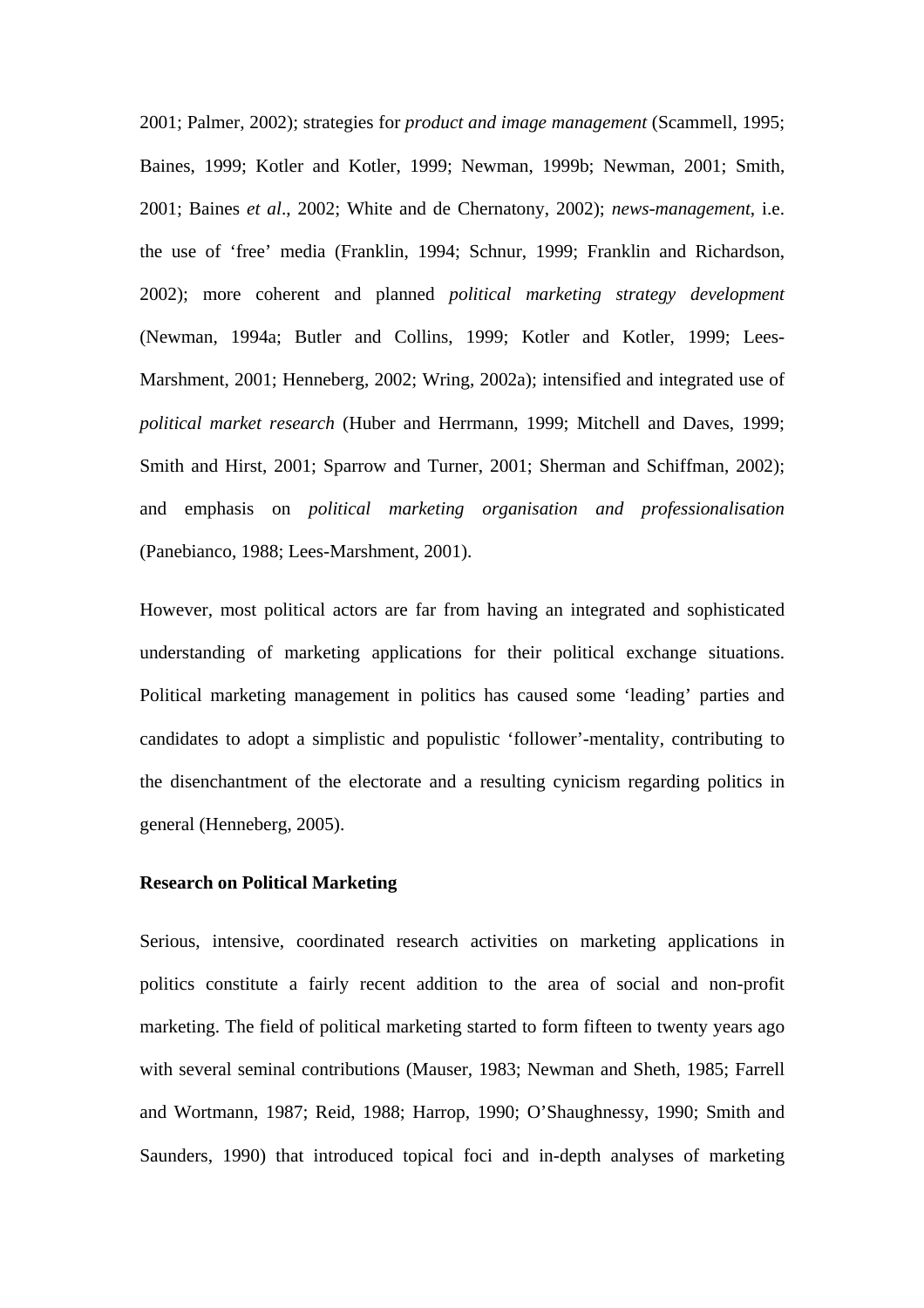instruments; but none proffered a 'general' theory. However, research on political marketing quickly gained momentum, driven mainly by the dynamic development of marketing applications by political parties and candidates. Although technological drivers, especially in the media arena, are often quoted as being the main reason for this accelerated development (Newman, 1994a; Newman, 1994b), an amalgamation of crucial changes in the political sphere fostered this development: a weakening of political 'cleavage-systems' (Palmer, 2002) and consequently lower levels of party identification (Ware, 1996; Henneberg and Eghbalian, 2002) and higher electoral volatility (Perloff, 1999), as well as more competitive pressure in the political market through non-electoral competition (Lees-Marshment, 2001), less differentiation between political offers, and a general professionalisation of political management activities (Panebianco, 1988). To provide a new understanding of these phenomena and the reactions of political actors, research on political marketing became an established sub-discipline of marketing, especially in France, the UK, Germany, Australia, as well as the USA (Perloff, 1999). The need to describe and understand these phenomena instigated numerous publications in standard marketing and politics journals (e.g. special issues on political marketing in the European Journal of Marketing, the Journal of Marketing Management, or the Journal of Public Affairs) as well as books and monographs (Newman, 1994a; Kavanagh, 1995; Scammell, 1995; Newman, 1999b; Lees-Marshment, 2001; O'Shaughnessy and Henneberg, 2002b) and also the establishment of dedicated *fora* for discourse on political marketing. For examples, since 1995 there has been an International Conference on Political Marketing held annually, also a dedicated Journal of Political Marketing was founded (Newman, 2002) and a Handbook of Political Marketing published (Newman, 1999a). Whilst the institutional requirements for the development of political marketing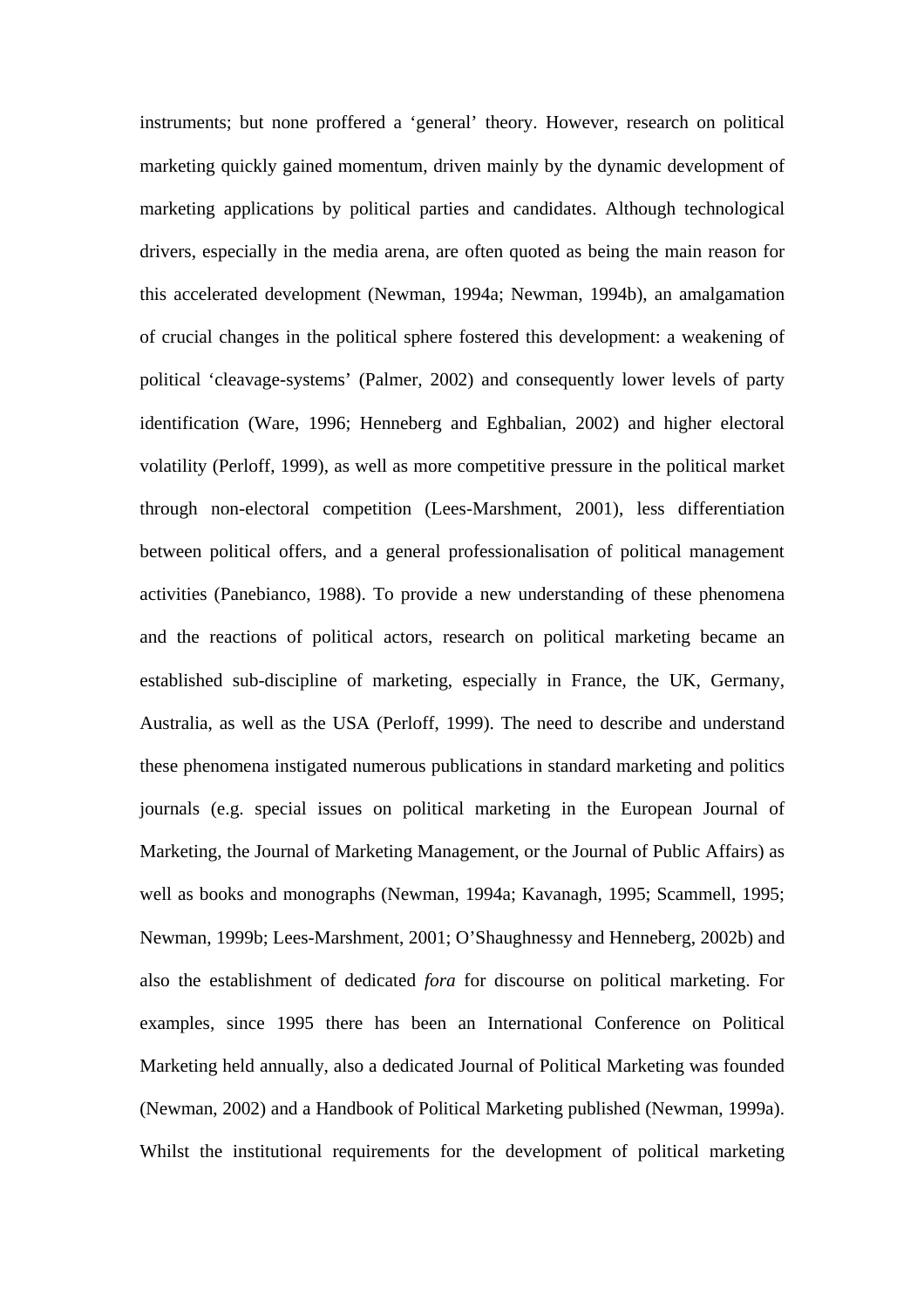theory are in place, an assessment of current research on political marketing shows shortcomings. Without being able to go into considerable detail (such discussions of research on political marketing can be found in Scammell, 1999; Henneberg, 2002; Henneberg, 2004), the following presents a concise critique of the existing body of knowledge.

A distinct bias in the research foci of marketing instrument usage in campaign situations obscures the more general and theoretical discussions. Whilst communication, market research tools and other political marketing instruments have been well analysed and compared, with regard to the contingencies of their usage, this has been undertaken on a descriptive level. Prescriptive studies are rare. Furthermore, this writer has suggested (Henneberg, 2004) that more fundamental issues such as ethical dimensions of political marketing, underlying exchange mechanisms and the interaction of marketing activities with the political system have remained underresearched. As such, political marketing 'theories' have not been developed in any depth. Many crucial definitorial discussions have remained unresolved, not resulting from competing positions and interpretations but because of negligence and inactivity in these areas. Furthermore, a tendency towards ossification exists as many political marketing studies use an over-simplistic 'managerial' interpretation of marketing (Sheth *et al*., 1988; van Waterschoot and van den Bulte, 1992; Webster, 1992; O'Malley and Patterson, 1998), classified by Carman (1980) as part of the persuasion/attitude change paradigm, and oriented towards the 4Ps and the marketing mix. This causes a decoupling of research in political marketing from fresh developments of marketing theory, be it on conceptual or epistemological levels (Henneberg, 2004). For examples, relational marketing concepts which have gained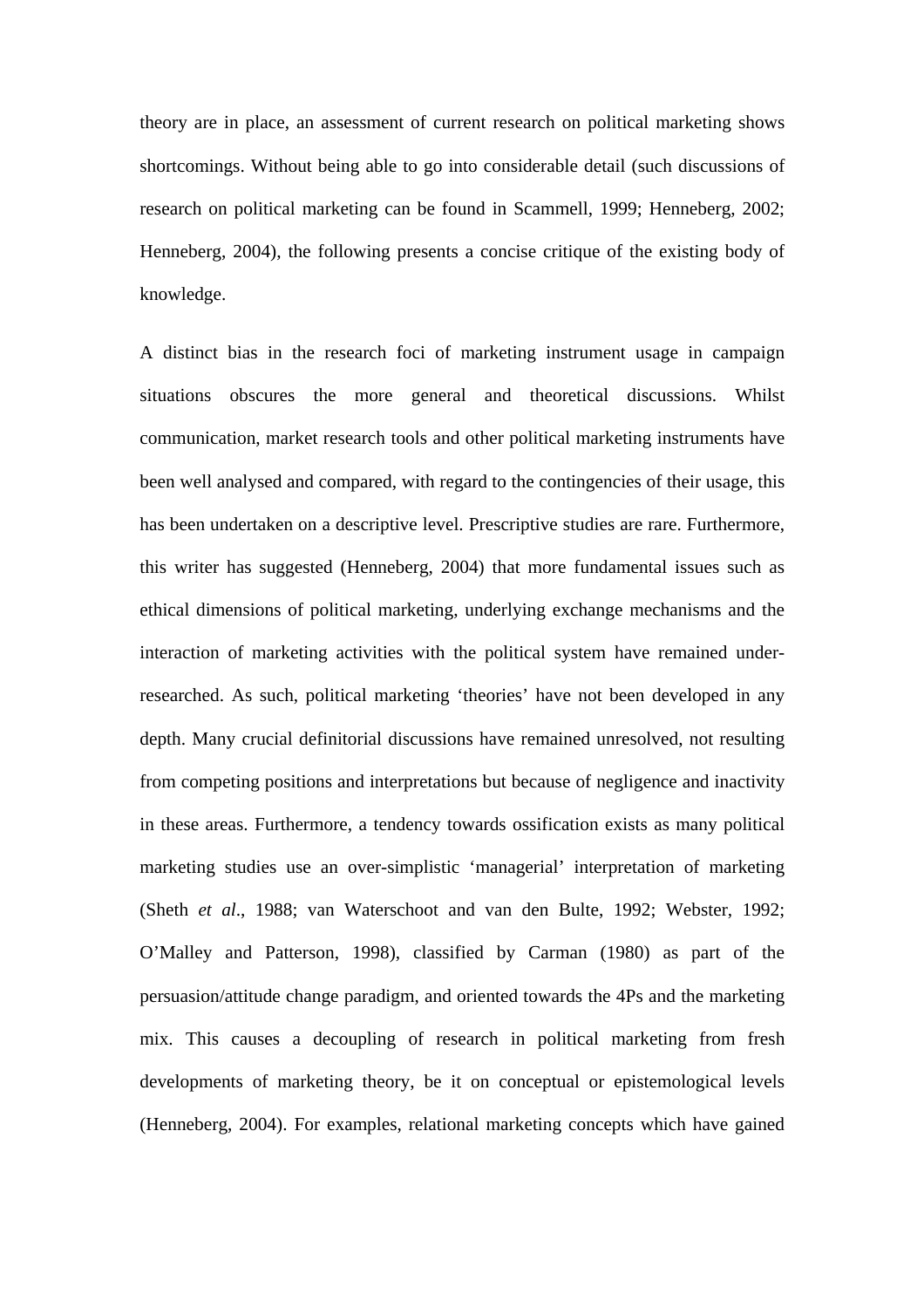importance in marketing theory in the last decades, do not find their equivalent in political marketing (Dean and Croft, 2001; Scammell, 1999; Henneberg, 2002; Bannon, 2003) or non-profit marketing, for that matter (Arnett *et al*., 2003). Several arguments have been put forward that theoretical and applied research on political marketing needs to be more innovative; and a next phase of activities is advocated to reinvigorate the discipline.

Following this initial overview of research on political marketing, I now address political marketing theory from a conceptual perspective, i.e. analysing what the core of such a theory needs to provide. As the following discussion shows, this core encompasses two different aspects in a dialectic embrace. While one aspect has dominated the literature so far (and might therefore be used to explain the current situation of research in political marketing), it is important to understand the other argument in order to utilise political marketing theory to its full potential.

#### **POLITICAL MARKETING THEORY**

Essentially, the different aspects of political marketing theory can be exemplified by two questions: "How to *do marketing* in politics" and "How to *know* in politics". Whilst to first question is focussed on managerial aspects of marketing (without implying a purely normative focus), the second is concerned with an epistemological stance *per se* and is therefore not limited to marketing applications. These two questions (and the underlying research activities associated with them) are not independent of each other, rather they are bound in a dialectic relationship: although one can describe political marketing practice without necessarily employing a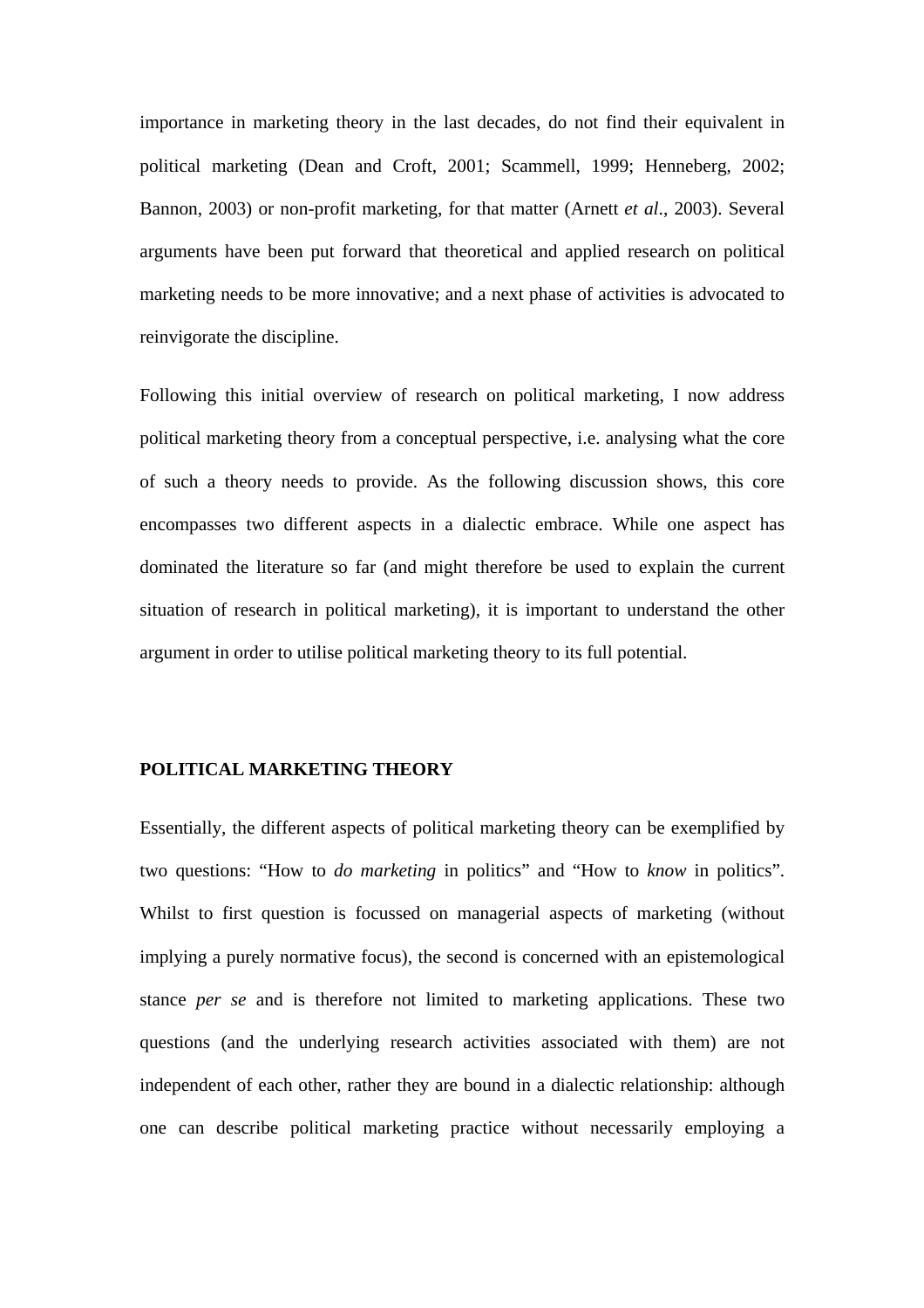marketing epistemology (as well as one can look at political phenomena through a marketing lens without focusing on marketing aspects), the two are intertwined. Managerial concerns of political marketing management usually imply (consciously or unconsciously) an application of a marketing-oriented epistemology, while theoretical sense making uses the actual *explanandum* (in this case political marketing practice and our understanding of it) as a 'check-and-balance' system regarding its appropriateness of explanatory efforts. These two elements together, in the dialectical integration as synthesis, provide the core for a holistic theory of political marketing (Henneberg, 2002).

## **Political Marketing Theory as Understanding Marketing Activities: An Oxymoron?**

The initial aspect of a political marketing theory takes its impetus from existing practice in the political sphere: political marketing management happens. It manifests itself in such diverse activities as focussing a campaign on the salient political issues of swing voters, through the application of sophisticated segmentation techniques (Smith and Hirst, 2001), a consequent voter-('customer')orientation (Newman, 1994a; Lees-Marshment, 2001; Lees-Marshment, 2003), the application of celebrity endorsement strategies as part of an integrated marketing communication (Chen and Henneberg, 2004), or the institution of powerful Directors of Communication (Wring, 2002b). Furthermore, political actors as well as political communicators (and to some extent also the electorate) believe that marketing has become an essential part of political management in many situations. This belief has now entered the 'mainstream' through endless discussions and analysis of the ill-defined concept of 'spin' in the media (Harris, 2001b).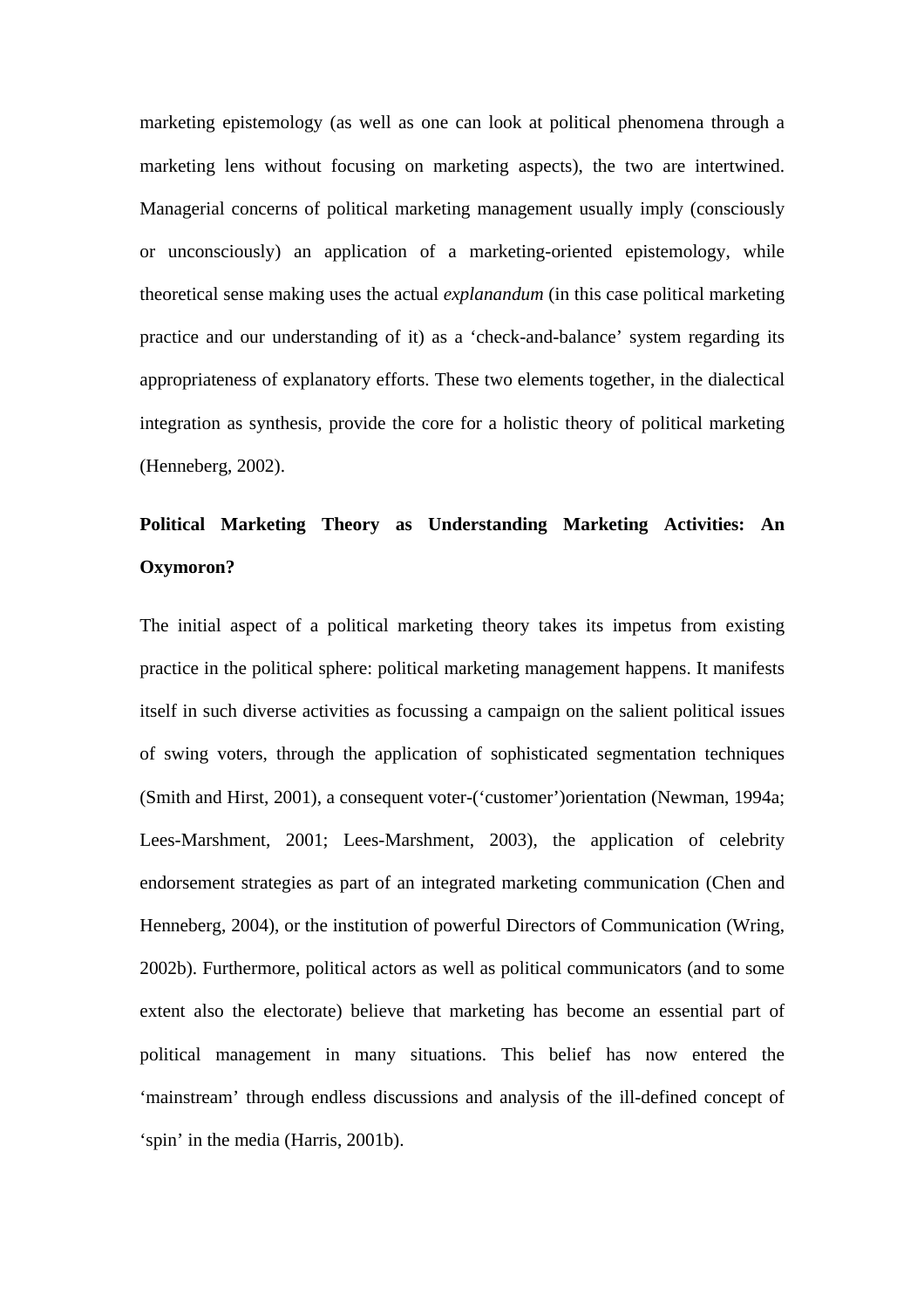Because of these (perceived or real) occurrences of marketing practice in politics, the use of marketing theory as a means of explaining these phenomena seems obvious. Whilst political science (or other related disciplines) have little to say about topics such as segmentation, brand management, or strategic capability management (at least these topics are only tangential to their theory constructs), they fit easily into an explanatory scheme that is based explicitly on management and marketing theory. As such, political marketing theory is a necessary (if not sufficient) way of getting to grips with some modern developments of (Western) democratic life. It allows us to describe certain political phenomena in a way that political science would not be able to. Furthermore, as part of the established tradition of marketing theory (Hunt, 1983; Hunt, 1991), political marketing theory can integrate an (initial) descriptive understanding of political marketing management with a prescriptive theory, i.e. one that can help political actors to apply political marketing management techniques effectively and efficiently. This has been called a 'Theory of Political Marketing Management' (Henneberg, 2002).

However, what does such a view of 'political marketing theory as understanding marketing activities' comprise? I argue that understanding political marketing theory in such a way leads to an *oxymoron*. While it is self-evident that marketing practice in the political sphere can be *described* by such a 'theory', it does little more than describe. In fact, it is a mere reaction to changes *in vivo* (mirrored in its development and exegesis). The *explanans* follows breathlessly the (changing) *explanandum* without catching up or developing the ability to reflect on the changes happening or the wider implications. It cannot break out of its self-induced (narrow) focus on marketing activities, relegating everything else to imponderables. Hence, in such an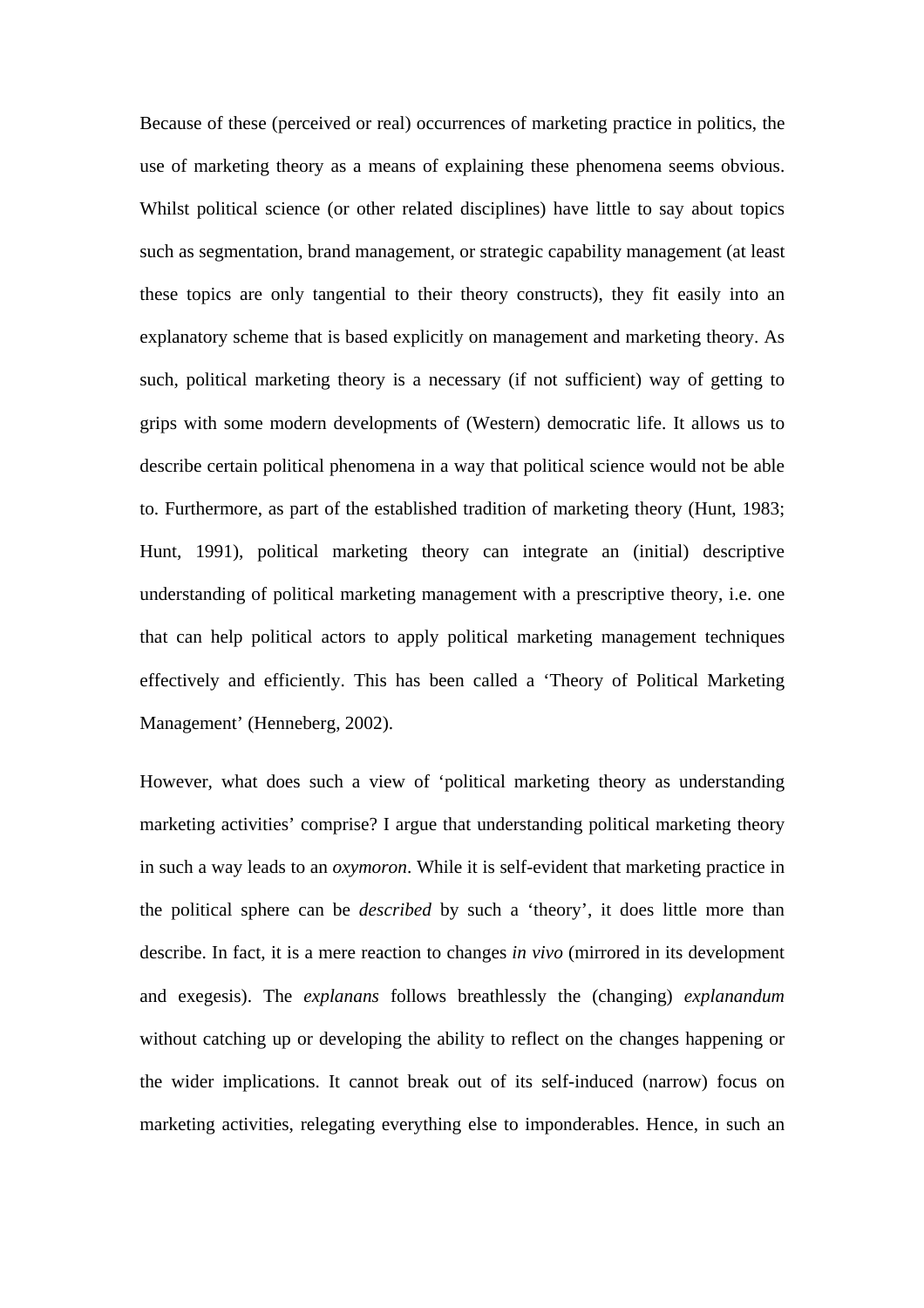interpretation the wider political environment that frames the application of marketing management in politics remains somewhat 'alien', ill defined in its interactions and interrelations with marketing.

#### **Political Marketing Theory as Knowing Politics: A Hendiadyoin?**

This perspective takes its starting point not from the necessity to understand political marketing management as seen in practice, but is based on a wider meta-theoretical foundation. This stance attempts to understand the whole of politics through a marketing-oriented epistemology. Such a preposterous claim (at first glance) needs justification that can best be provided by looking at some of the embedded elements.

Firstly, political marketing theory in this wide interpretation is not solely about the marketing aspect of it, but tries to integrate it with the political environment in which it is deployed. Therefore, a holistic understanding of all political activities, players, structures, etc. will be sufficient to understand the specific ramifications of, and for, political marketing management. Such a development seems necessary in light of the frequent claims that political marketing theory has not as yet developed any meaningful ethical frameworks, or analyses regarding the implications for structural variables of politics such as the party system, voting mechanisms, the media landscape, power distributions in society, etc. These shortcomings, if addressed, need a greater holistic approach to political marketing.

Secondly, a wide interpretation of political marketing theory is concerned with epistemology i.e. the "*enquiry into our knowledge of being*" (Ackroyd and Fleetwood, 2000, p. 6). This is not to say that marketing *is* an epistemology but rather that certain ontological and epistemological positions are connected with a marketing perspective,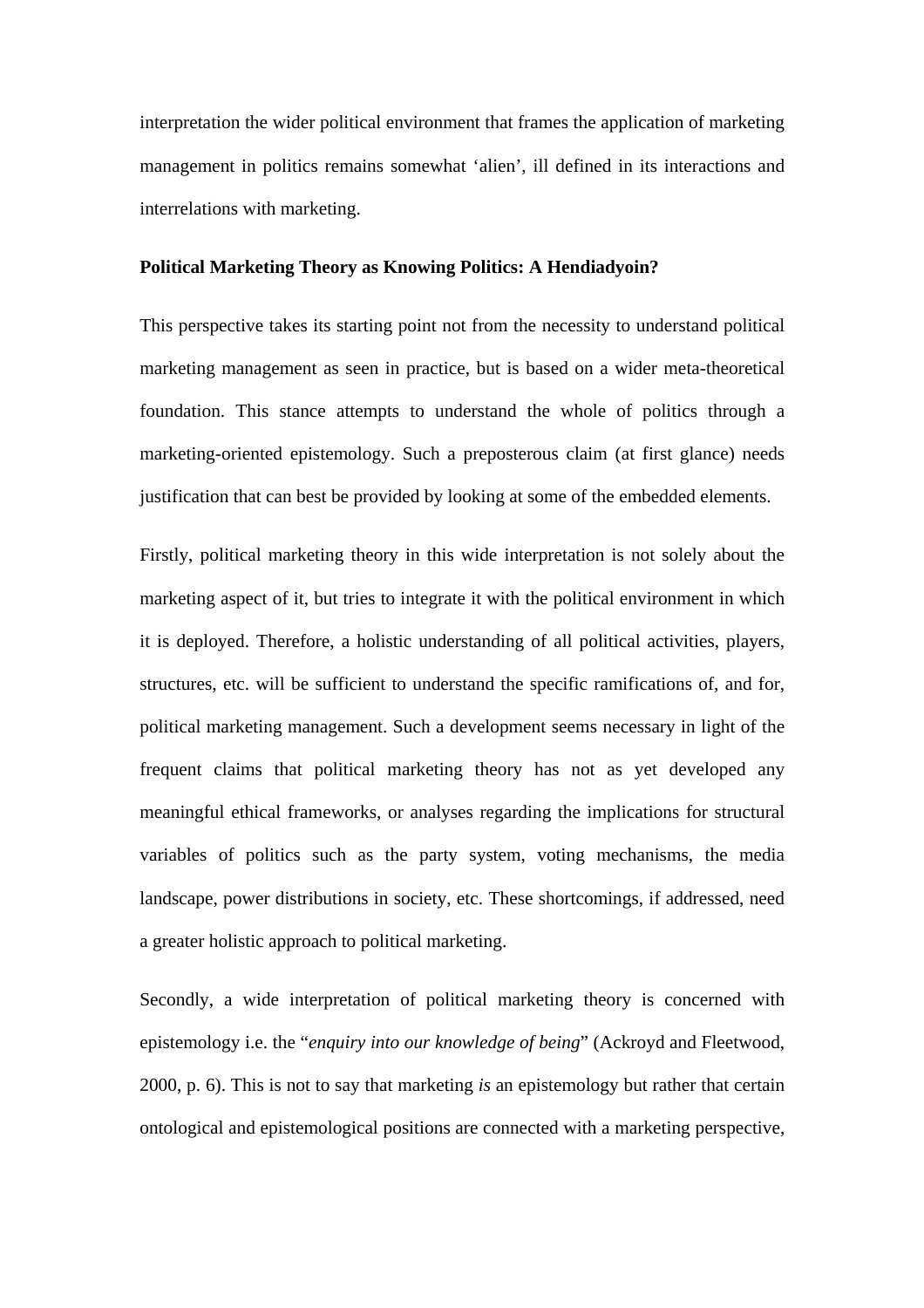i.e. the specific and fundamental issues that establish the identity of the field of marketing (Day and Montgomery, 1999). The constituting elements or premises of marketing theory provide such a position as outlined below (although not all of these principles are uncontested in the marketing literature). These positions, in so far as they differ from those of political science, provide a new and innovative way of making sense of the political sphere. As with all ontological/epistemological stances, limitations exist in as much as they obscure certain issues and highlight others; and therefore need to be supplemented by alternative (i.e. not isomorphic) perspectives, which brings us to the next point.

Thirdly, political marketing theory as a way of knowing politics has to be seen as part of a methodological pluralism. The implication is not that a marketing-related epistemology would explain better the political sphere than a political science, sociological, or psychological one. Any deontological aspect of such a theory should be discarded. Evaluative judgements need to be employed with regard to the 'appropriateness' of certain positions in the face of a *specific* phenomenon (to give an examples: an understanding of the impact of negative advertising on voter decision making processes in order to provide guidelines for self-regulating bodies of political advertising). Hence, this is concerned with the respective explanatory power of different epistemological stances in a concrete situation and for a given purpose. As an abstract concept, no preferences can be deduced beyond that. Therefore, a political marketing theory of politics would not supersede but complement other (e.g. political science) theories. It would be more appropriate in explaining certain elements of political life while others would not be covered in the same depth, rigour or quality. Additionally, certain explanations might contradict those of political science directly,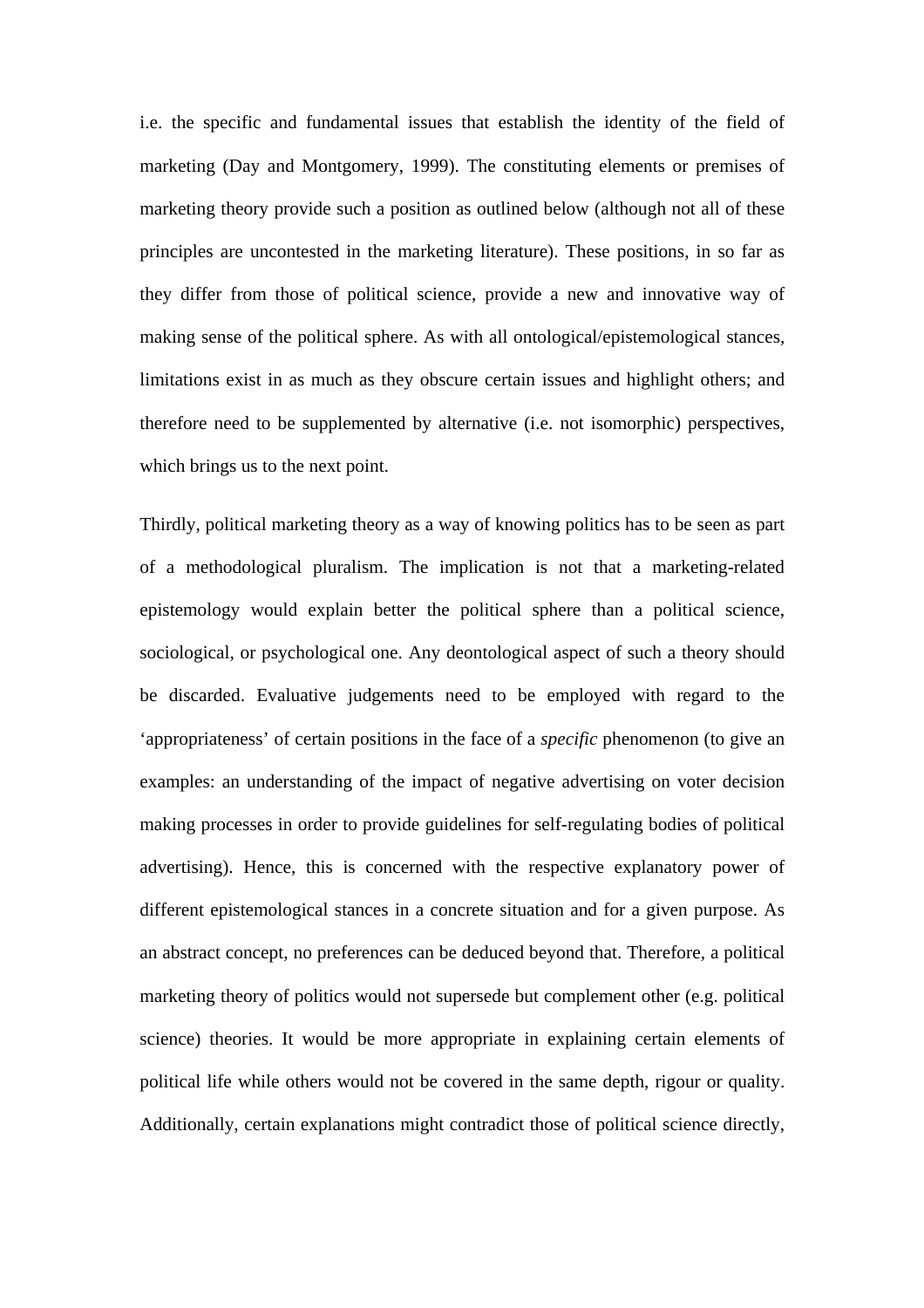without it being clear which claim is of higher 'appropriateness'; thus stimulating further discussions. As such, a political marketing theory would consist of theories of middle-range and would have no ambition to provide any 'grand' or 'general theories' (Hunt, 1983).

Understood in this epistemologically-oriented way, a 'theory of political marketing' cannot be anything but a 'sense-making framework', i.e. a way of knowing (in this case knowing politics). Consequently, this perspective can be characterised as a hendiadyoin: a characterisation by two conjoined and overlapping attributes or descriptions ('theory' and 'knowing').

While these theoretical considerations can only present political marketing theory as a possibility for enriching our understanding of politics, "the proof of the pudding is in the eating". Therefore, the ontological and epistemological essence of a political marketing theory need to be described in order to gauge an understanding of how far these provide a specific and valuable lens for the gaining of knowledge in the political sphere (Cornelissen, 2002). In the following, I will distinguish four core notions of political marketing (see Table 1), informed by Day and Montgomery's (1999) fundamental issues for marketing. It is my contention that these core notions directly influence the way research in political marketing is done (i.e. regarding methodology, research design, research foci). However, whilst these core notions are derived from marketing theory, they are open to discussion and (to some extent) individual choice.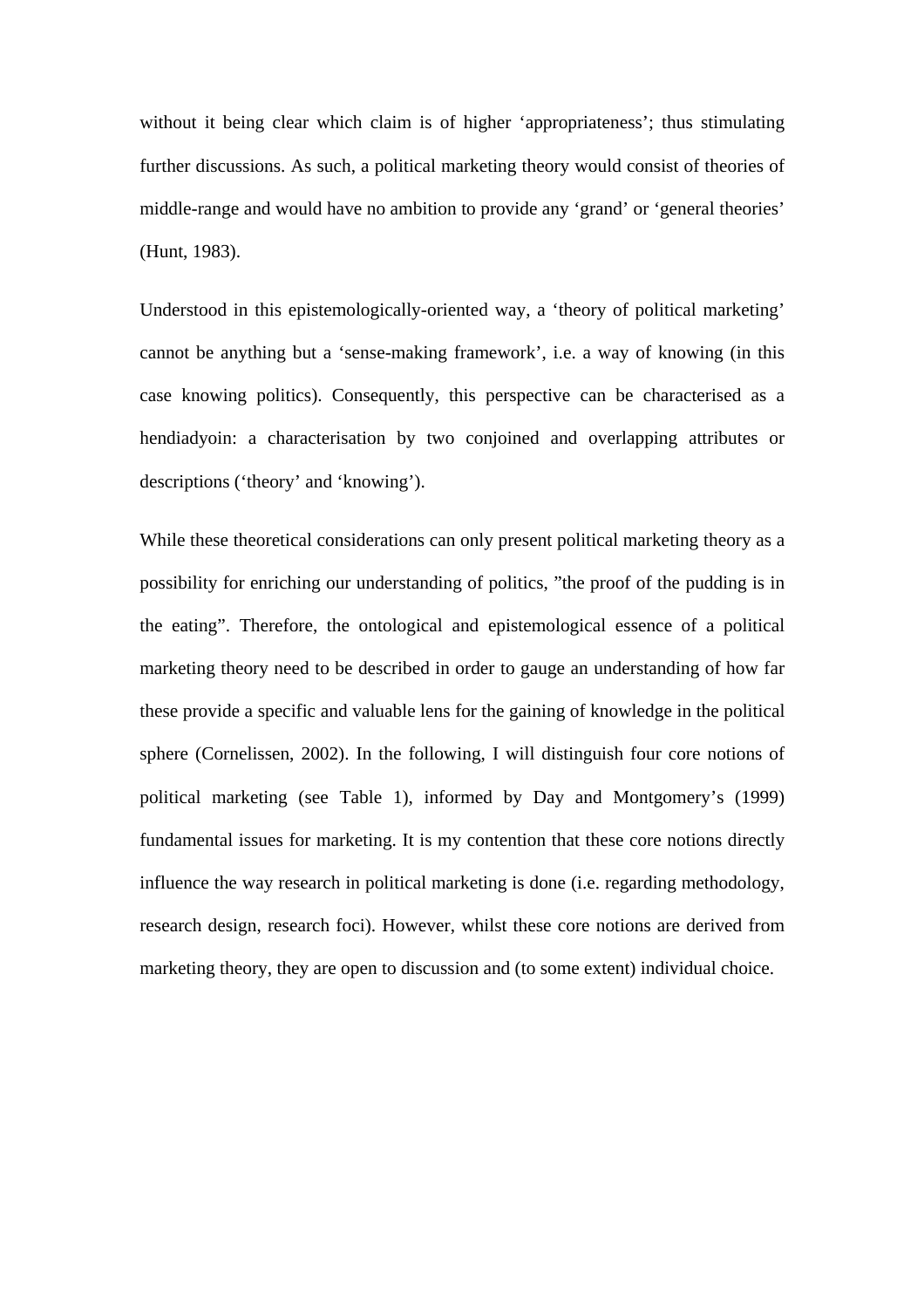| <b>Ontology</b>       | <b>Epistemology</b>           | <b>Implications</b>          |
|-----------------------|-------------------------------|------------------------------|
| $\bullet$ Exchange    | Enquiry focus on dyads (or    | Marketing management as      |
|                       | networks of relationships)    | interconnections/perceptions |
|                       |                               | within an exchange property  |
| • Qualified Market    | Enquiry focus on interactions | Cooperation/collaboration;   |
|                       | and interrelations of actors  | mutually beneficial rela-    |
|                       |                               | tionships; time dynamics     |
| • Social Embeddedness | Enquiry focus on systems      | Complex systems, no          |
|                       |                               | simple/uni-dimensional       |
|                       |                               | associations; exogenous      |
|                       |                               | variables not always         |
|                       |                               | definable                    |
| $\bullet$ Structural  | Enquiry focus on              | 'Neutrality' exclusion;      |
| Connectedness         | interdependent management     | ethical implications         |
|                       | and politics spheres          |                              |

*Table 1: Overview of meta-theoretical assumptions of political marketing theory*

The character of marketing as focussing on exchange (theory) can be seen as also providing an ontological foundation for political marketing (O'Shaughnessy, 1990; Newman, 1999b). The assumption is that 'reality' is made up of actors (or forces) in relation to each other. Everything achieves its characteristics and qualities within a web of (multiple) 'pairings' (Bagozzi, 1975). Marketing, in its simplest form, cannot be done by one actor alone; it is always an exchange between actors (within or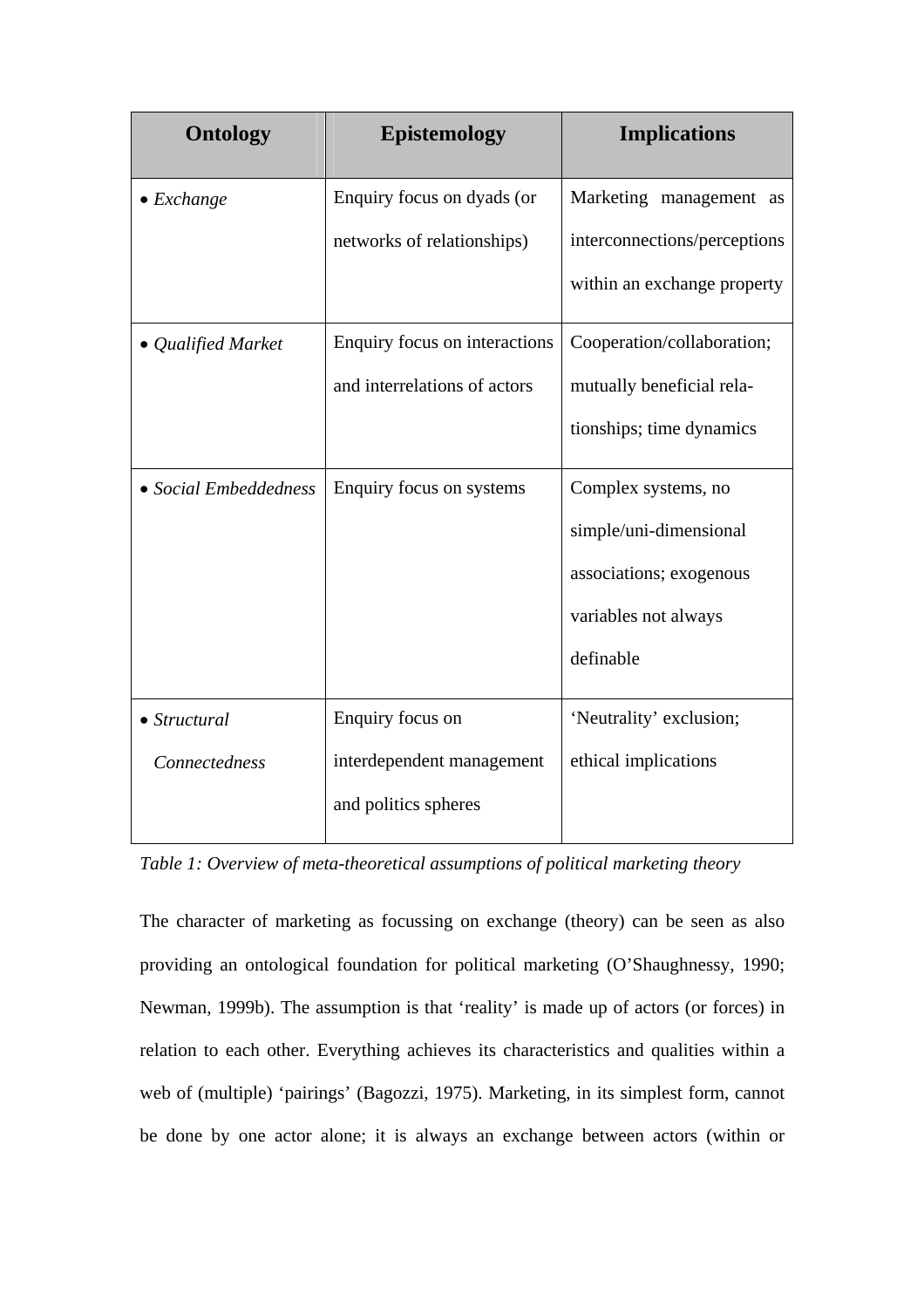between entities). Thus, the corresponding epistemology would prescribe an enquiry that looks at dyads (or networks of relationships) as the main focus of analysis. While these dyads/networks are made up of actors, the exchange focus of political marketing means that, for example, research on political campaigns should not focus on the political marketing activities of parties/candidates, but embed them in the relevant exchange structures, with voters, donors, the media, etc. (Henneberg, 2003). Perceptions and interpretations of activities and other meaning-laden properties (e.g. intentions, positions, resources) within the dyad become the defining epistemological characteristics of political marketing enquiry. Kotler and Kotler (1999) realised this when they wrote: "*Marketing orientation means that candidates recognize the nature of the exchange process when they ask voters for their votes.*" (p. 3)

Related to this point is the ontological assumption of a 'qualified' market exchange. While a traditional (micro-economic) market understanding as a 'clearing mechanism' prescribes certain exchange characteristics (namely independent actors with self-interested goal functions which they maximise in single and unrelated transactions) (Carman, 1980; Arndt, 1983), political marketing theory characterises exchange interactions and interrelations of (by varying degrees) dependent actors and structures. This would also encompass cooperation and collaboration, and in some cases also collusion. An epistemological enquiry focusing on these dependencies and interconnections can be deduced (in traditional markets deemed to be anomalies), together with an increased emphasis on time dynamics: not only single interactions are analysed but the totality of exchange relationships constructed within relationships over time. Historical determinants, as well as future-oriented considerations, become 'real' forces within these market exchanges (Scammell, 1999; Baines *et al*., 2003).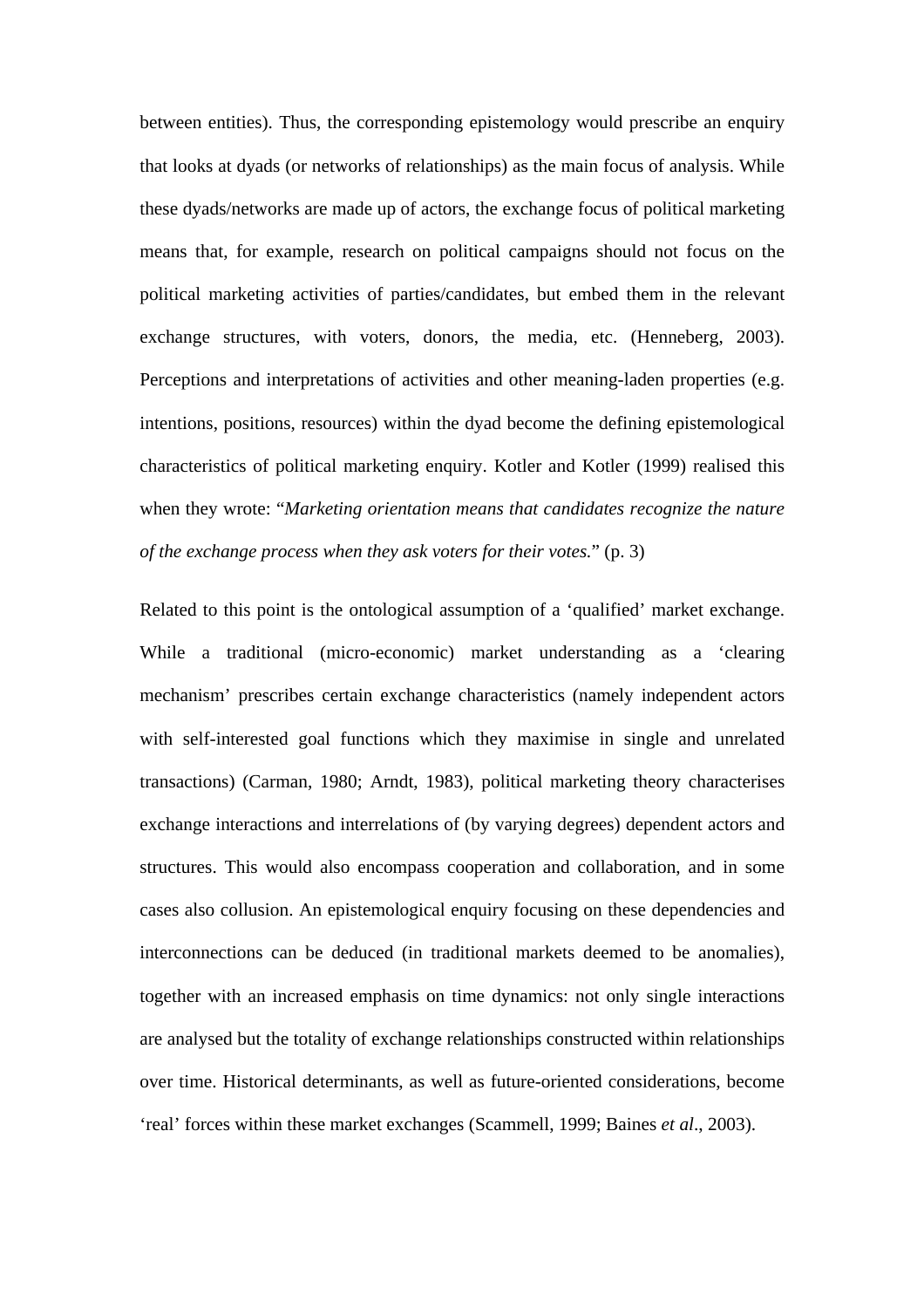A third element is concerned with the embeddedness of politics, especially its relationship with social and other narrative models of representation. This position is related to Hunt and Burnett's (1982) notion of 'total marketing systems'. It can be posited that the 'political sphere' does not exist independently of other cultural and social aspects of life (Butler and Collins, 1999). The interactions and dependencies of politics on the economy, the legal system, social and cultural experiences (and *vice versa*) give a clear indication for the arbitrariness of any attempt to disentangle the *conditio politicae* from its contextual frame (Mancini and Swanson, 1996). As this condition is existent on an epistemological level (i.e. in the way we attempt to gain understanding about politics) and also on an ontological level (i.e. the fabric of politics as is), any political (as well as social) marketing enquiry needs to look at (interconnected) systems; and cannot focus simply on a whichever way delineated political sphere (Brenkert, 2002). This complexity precludes simple and unidimensional explanations (or at least makes them very unlikely). Furthermore, it becomes difficult for political marketing theory to find clear-cut 'horizons' for its explanatory purpose.

Lastly, the structural connectedness of the 'management of politics' and 'politics' itself is ontologically anchored in political marketing theory (and this maybe perceived as a sub-point of the previous argument). The often-identified difference between 'content' and 'packaging' in politics (Franklin, 1994) is treated as spurious. Any management or marketing activity relates to policy/politics content (either through considerations of development, execution, or assessment), while policies, issues-stands and 'governing' are either 'management' or frame management (Newman, 1999b). Any enquiry in political marketing, therefore, also looks at aspects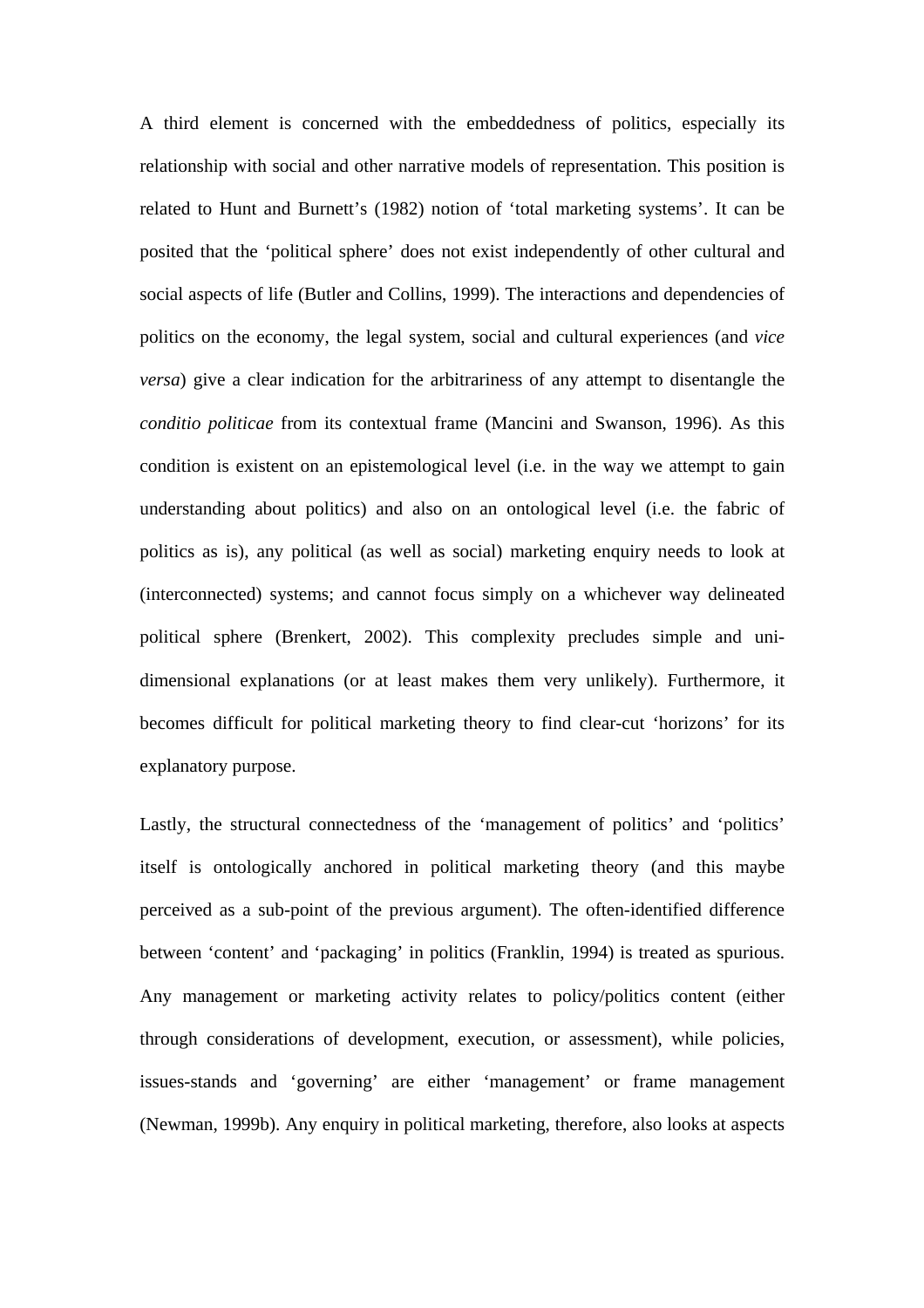of politics that, 'in a narrow sense', do not have anything to do with marketing instruments. Epistemologically, political marketing theory cannot limit itself to political marketing management, understood in a purely executional sense, 'putting the gloss' on politics. Directly linked to this is a recognition that marketing is not a 'neutral' aspect of politics and that ethical considerations have to be an integral part of any political marketing theory.

#### **IMPLICATIONS FOR POLITICAL MARKETING**

While these four emphatically provisional notions of ontological and epistemological underpinnings of political marketing theory have the characteristics of a *credo* (and are therefore open to critique), they present one possible choice based on established marketing theory. However, using a marketing-related epistemology would only have limited justification without ongoing marketing practice in politics (another dialectic of political marketing theory). Thus, the equivocal acceptance that political marketing as a *de facto* phenomenon in politics exists, allows us to ask the question regarding the implications of the outlined epistemology for research in political marketing, especially with respect to the current state-of-affairs of the discipline.

It is the main contention of this paper that the outlined 'state-of-affairs' in research on political marketing can be explained through connecting it with the two different perspectives on political marketing theory. The underpinning hypothesis is that the shortcomings of the current stock of research is linked to the research community that subscribes to an interpretation of political marketing theory as being concerned with understanding (existing) marketing activities in politics. While this happens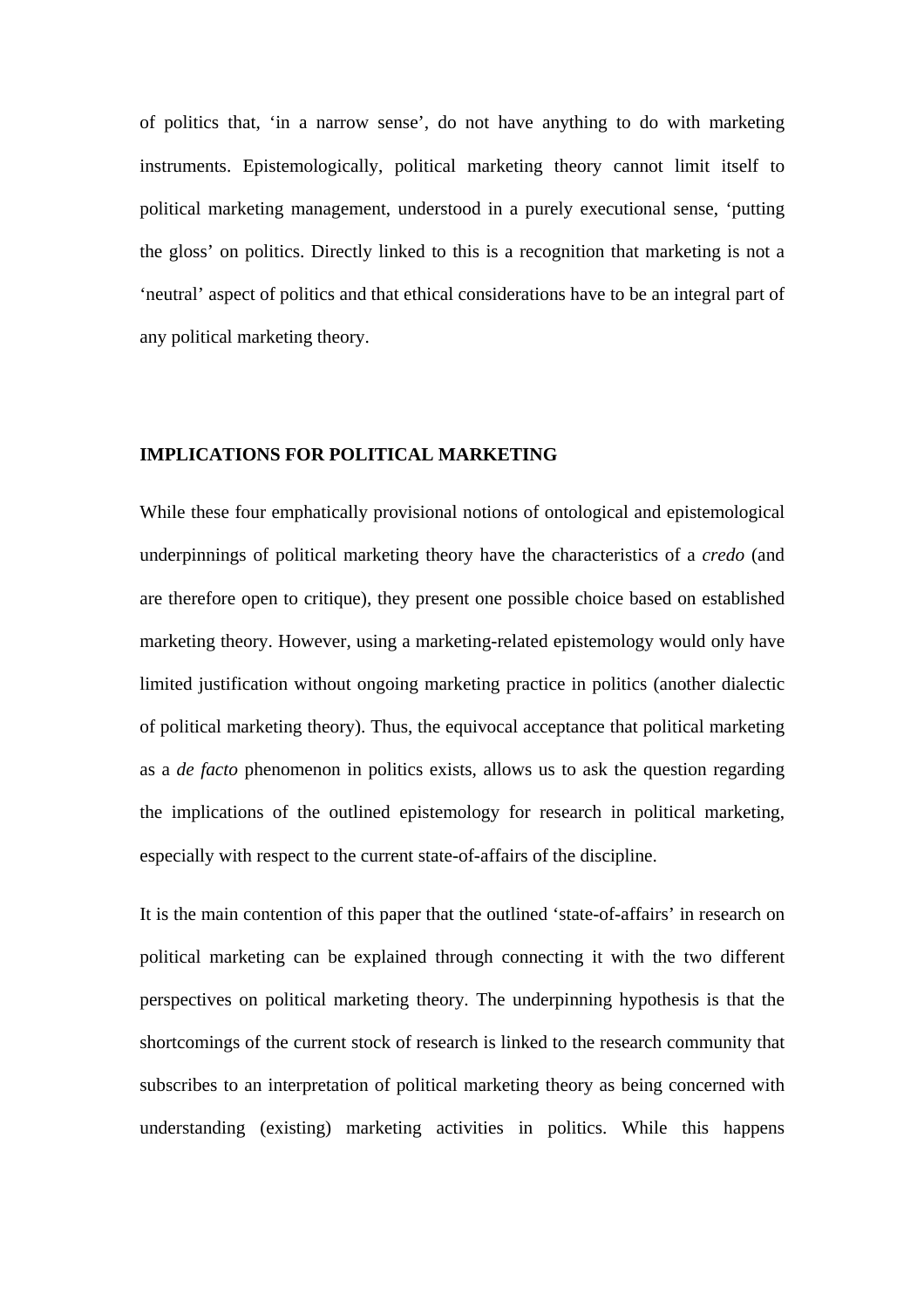predominantly implicitly, this 'managerial' stance is widespread, not only with researchers but also commentators on, or opponents of, political marketing applications (Henneberg, 2004). It can be argued that political marketing mirrors the situation in mainstream marketing (Sheth *et al*., 1988; van Waterschoot and van den Bulte, 1992; Webster, 1992; Easton and Araujo, 1994). Political marketing theory, understood as an epistemological lens, has not yet been employed or conceptually discussed widely. Its weakness in terms of the research practice causes the field of political marketing to be 'one-sides'; the dialectic nature of political marketing does not come to bear as one crucial element, so is missing to provide a necessary synthesis. The main implication of this hypothesis is that the research agenda on political marketing needs to be broadened in order to enhance the knowledge development in political marketing (and implicitly in social and non-profit marketing). In the following, some aspects of this new research agenda for political marketing will be derived before some of the consequences are discussed.

Utilising an epistemologically-oriented interpretation of political marketing theory presupposes a clarification of the ontology and epistemology of political marketing. The brief outline above should be seen as a first attempt to stimulate discussions in this area. A clarification of the main exchange characteristics in the political sphere (e.g. multi-directional, deferred), the essence of the interaction structures (e.g. the political 'product', the characteristics of policy deliveries, participative 'product' realisation) or the functional prerequisites to underpin such exchanges (on systems level but also on organisational entity level) (Alderson, 1957; Arndt 1983; Henneberg, 2003) need to be reassessed.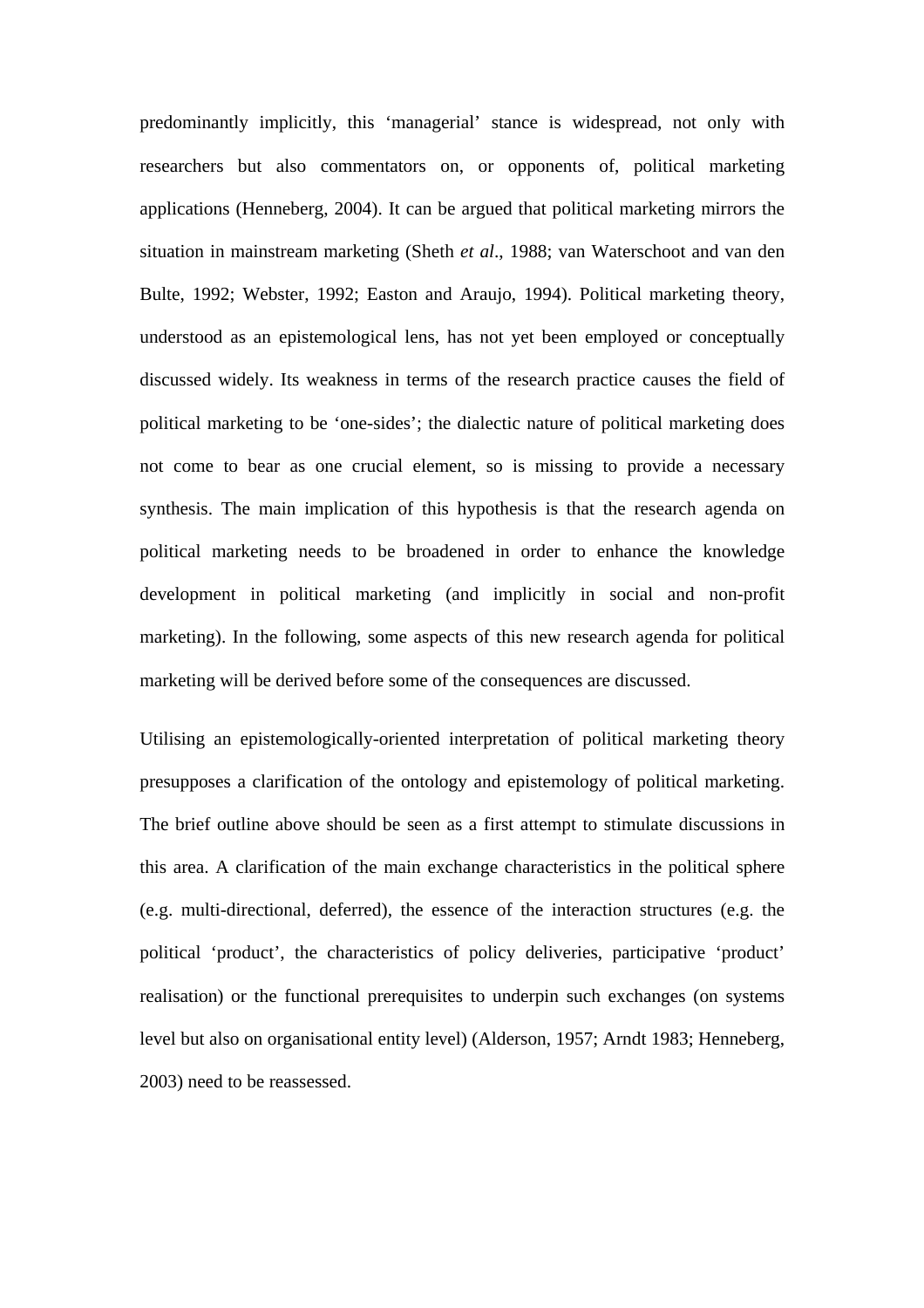In terms of research foci and research methodologies, the systemic embeddedness and the structural connectedness of political marketing with social and cultural aspects implies an explicit acknowledgement of the ethical implications in terms of the functioning of democratic systems (Lees-Marshment, 2001; Collins and Butler, 2003). The relationship of political marketing with different concepts of democracy (especially a more 'plebiscitary' democracy) have to be made explicit (O'Shaughnessy, 1990; Scammell, 1995) and the notion of identity in a (post-)modern world within a 'marketing-democracy' of "*signification and representation*" (Dermody and Scullion, 2001, p. 1087) needs consideration (see also Bauman, 1997; Bauman, 1999). This needs to go beyond existing ethical considerations and should be anchored in ethical theories (with prescriptive character) that are connected to a marketing-oriented understanding of political actors, especially voters (Bartle and Griffiths, 2002), beyond utopian presuppositions of how voters actually ought to behave and make decisions. In general, the voter (also other political actors like donors, citizens, etc.) should be brought back into the focus of research attention as part of the dyads and relationships that are at the heart of the *explanandum*. This would provide a redressing of the balance; thus the dominance of the current party and candidate-focused research practice would be challenged. A shift in applied methodologies would also need to go with this change in focus, balancing the more quantitative orientation of psephology with a more qualitative understanding inherent in a marketing-oriented voting behaviour theory (Bartle and Griffiths, 2002).

The current 'managerial' and reactive inquiry/research practice would need to be continued but a complementary and broader conceptualisation, based on overarching theoretical narratives that form theories of middle-range, has the potential to balance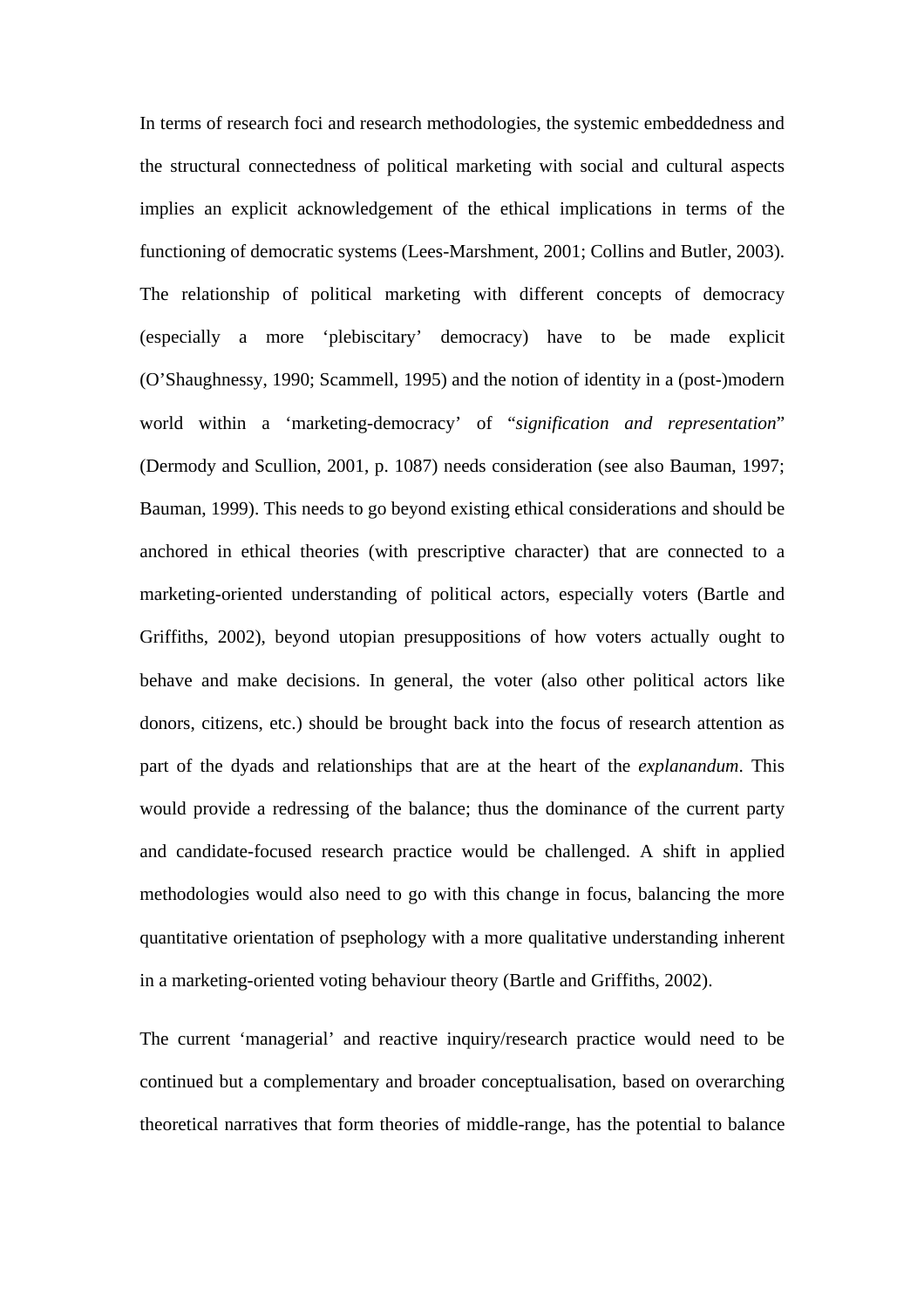the research agenda in political marketing. However, going beyond clear marketing practice in politics while keeping the marketing framework for explanation implies certain risks, notably the 'risk of failing' inasmuch as the political marketing concepts could prove to be less appropriate than other disciplines' explanations. This is an inevitable consequence of a more dynamic discourse in political marketing but would allow the discipline to 'lead', i.e. informing political marketing practice rather than running with (insufficient) explanatory nets after ever new (and elusive) political marketing "butterflies" in the form of new marketing instrument applications in politics.

Such a research agenda, based on a epistemological understanding of political marketing theory, opens up another issue, and one that is thrown at management theories regularly (Arndt, 1978): that of 'conceptual imperialism' and overreach (Wring, 1999; O'Shaughnessy, 2002). However, in a pluralistic environment many new insights are gained at the flexing points of theories, were friction between competing theory constructs, based on different epistemologies, exists. If there is an 'overreach', the insights gained should be shallow or not appropriate (in relation to other explanatory constructs). Marketing theory needs to be willing to accept (and engage with) other disciplines and their specific starting points for analysis. Management studies and marketing, in their essence are an eclectic methodological mix of other disciplines, should not strive for hegemony in explaining political phenomena but should 'show relevance' through their theories, a relevance in a wider sense that makes it inevitable for researchers of any discipline to consult them in their search for knowledge in politics. Currently, the field of political marketing research is a considerable distance away from this aim.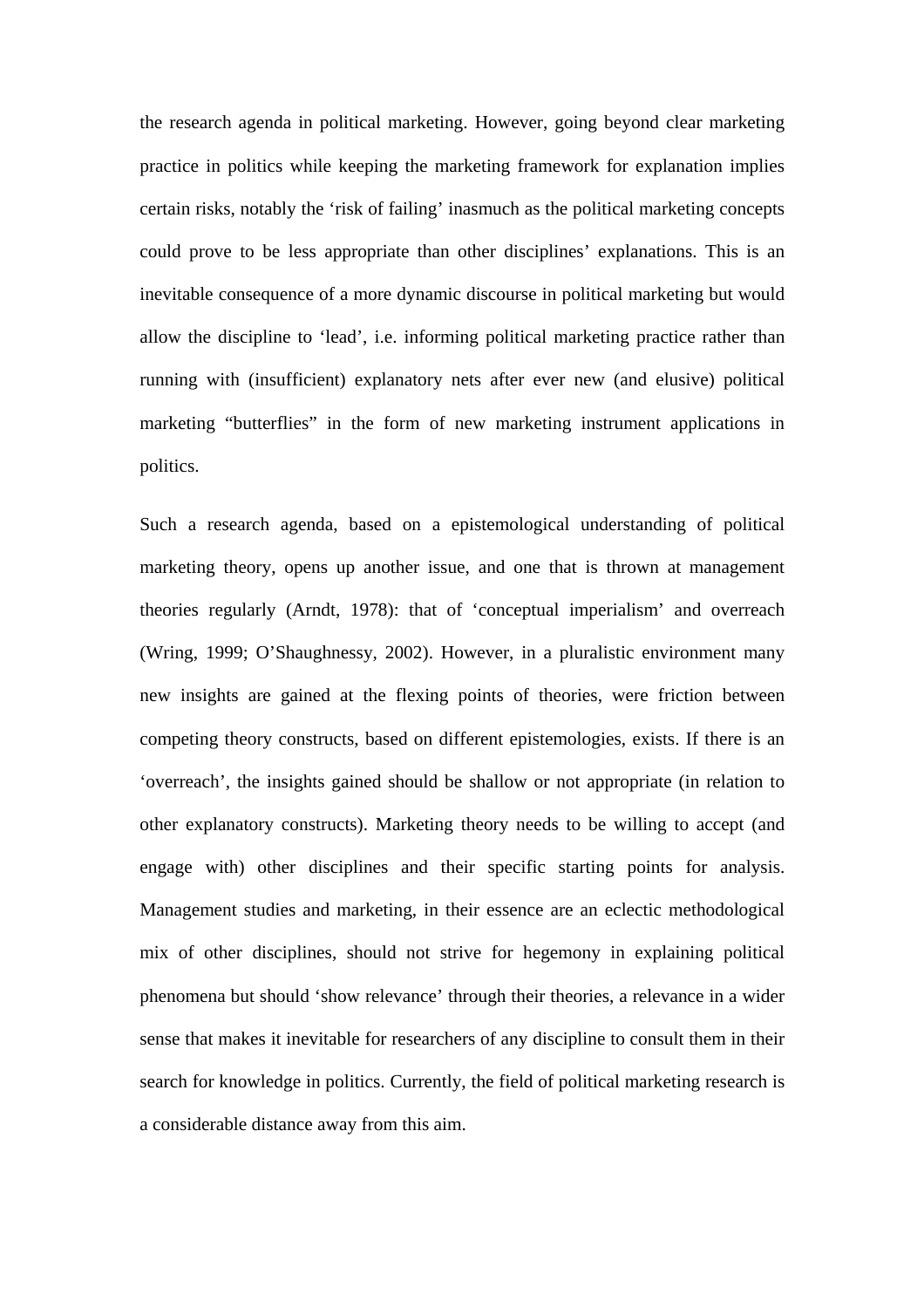#### **CONCLUSION, CONTRIBUTION AND LIMITATIONS**

Research on political marketing has now established itself as lively sub-discipline of marketing, producing considerable amounts of learned articles and books each year. However, a certain stagnation of knowledge development was noted. This paper links this finding to the currently dominating tendency of focusing research on campaign applications of marketing instruments, emphasising a reactive and managerial orientation. In discussing the core of a political marketing theory, two different stances have been identified: first, a narrow one, focussing on understanding marketing activities in politics and, second, a wider one, concerned with a more holistic attempt of achieving knowledge of politics. An idiosyncratic discussion of the ontology and epistemology implications of this wider stance identified four concepts as pivotal: exchange character of political marketing; a 'qualified' market environment; the social embeddedness of the political system in other systems; and the structural connectedness of political marketing and politics, implying ethical considerations. Whilst the current research limitations in political marketing can be explained by an (implicit) focus on the narrow interpretation of political marketing theory, the wider stance frames a new research agenda for political marketing that can provide new directions and less restricted conceptual horizons. However, the dialectic of political marketing theory prescribes that both aspects of theory building need to be done in a complementary fashion, giving each other relevance and justification. This allows for the dialectic tension that will provide a rounded frame for political marketing.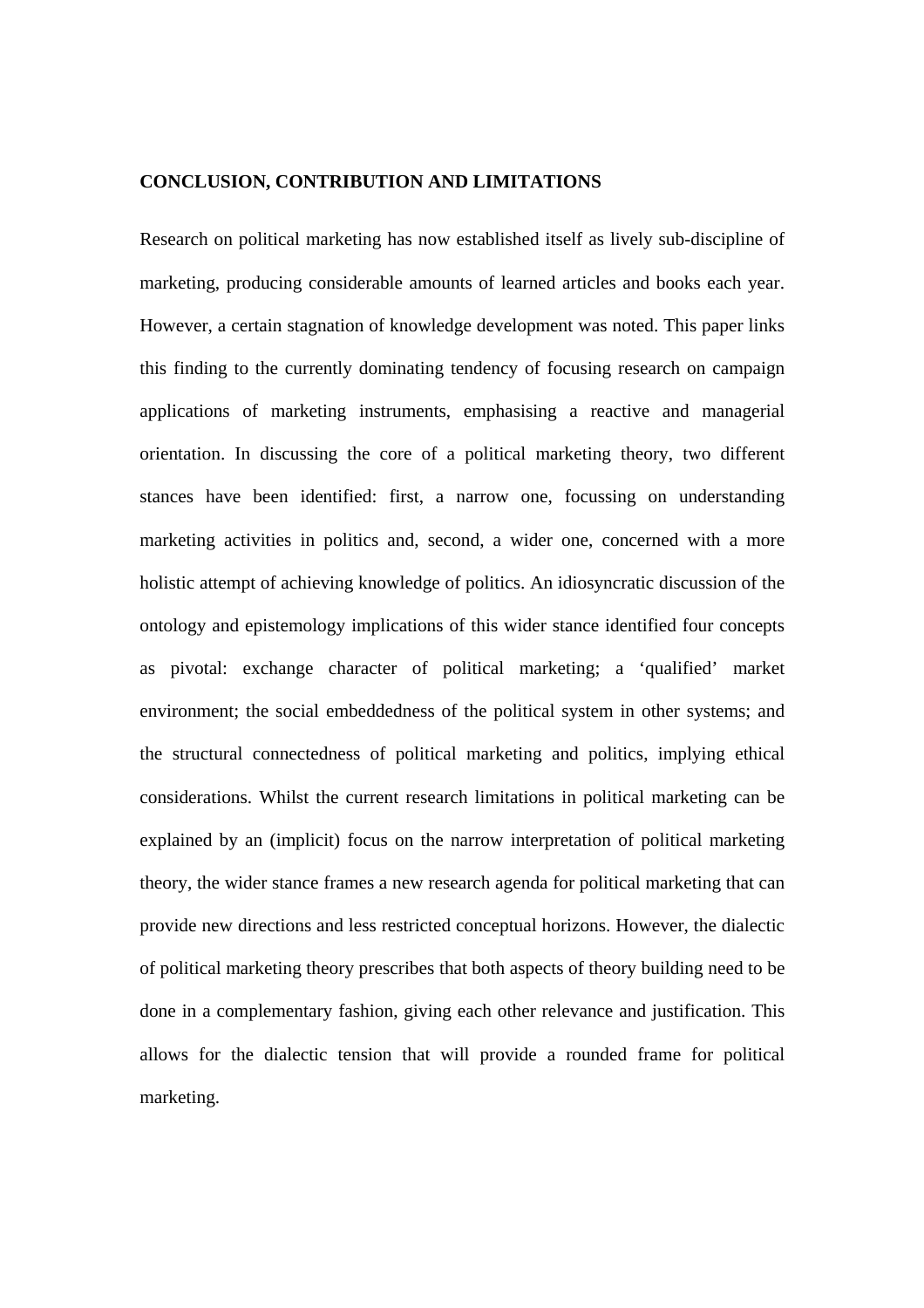While this paper contributes to the ongoing discussion of knowledge-building and the direction of political marketing theory by introducing an additional possibility of anchoring political marketing research, several limitations can be noted. The ontological and epistemological interpretations of political marketing theory represent an initial, and personal, outline. A wider discussion around the essence of theorybuilding in political marketing is necessary. Furthermore, no discussion was provided regarding specific topics of political marketing, i.e. a detailed criticism of (research on) political marketing (however, for a more detailed outline of these views see Henneberg, 2004). In addition, implications of the use of alternative epistemological systems (Arndt, 1985; Hunt, 1991; Hunt, 2003) (e.g. the application of non-neopositivistic, e.g. social constructionist or critical realist stances) have been excluded from this discussion.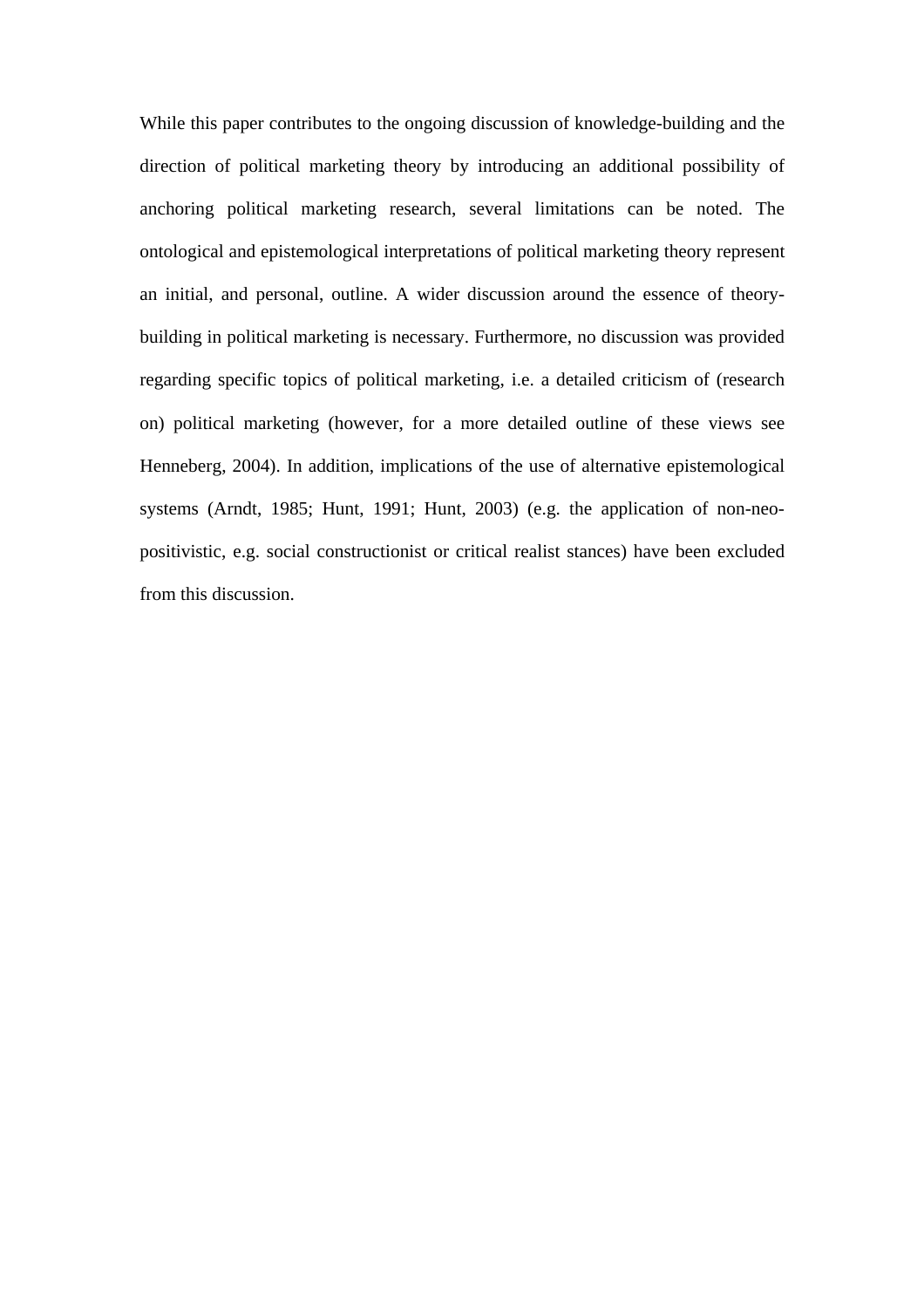#### *References*

Ackroyd, S. and Fleetwood, S. (2000) "Realism in Contemporary Organisation and Management Studies", in S. Ackroyd, S. Fleetwood (Eds.), *Realist Perspectives on Management and Organisations*, Routledge, London, pp. 3-25

**Aldersen, W.** (1957) *Marketing Behavior and Executive Action: A Functionalist Approach to Marketing Theory*, Irwin, Homewood

**Andreason, A. R.** (1994) "Social Marketing: Its Definition and Domain", *Journal of Politic Policy & Marketing*, Vol. 13, N. 1, pp. 108-114

**Arndt, J.** (1978) "How Broad Should the Marketing Concept be?", *Journal of Marketing*, Vol. 42, Jan., pp. 101-103

Arndt, J. (1982) "The Conceptual Domain of Marketing: Evaluation of Shelby Hunt's Three Dichotomies Model", *European Journal of Marketing*, Vol. 16, N. 1, pp. 27-35

**Arndt, J.** (1983) "The Political Economy Paradigm: Foundation for Theory Building in Marketing", *Journal of Marketing*, Vol. 47, Fall, pp. 44-54

**Arndt, J.** (1985) "On Making Marketing Science More Scientific: Role of Orientations, Paradigms, Metaphors, and Puzzle Solving", *Journal of Marketing*, Vol. 49, Summer, pp. 11-23

Arnett, D. B., German, S. D. and Hunt, S. D. (2003) "The Identity Salience Model of Relationship Marketing Success: The Case of Nonprofit Marketing", *Journal of Marketing*, Vol. 67, April, pp. 89-105

**Axford, B. and Huggins, R**. (2002) "Political Marketing and the Aestheticisation of Politics: Modern Politics and Postmodern Trends", in N. J. O'Shaughnessy and S. C. Henneberg (Eds.) *The Idea of Political Marketing*, Praeger, Westport, pp. 187-207

**Bagozzi, R. P.** (1975) "Marketing as Exchange", *Journal of Marketing*, Vol. 39, Oct., pp. 32-39

**Baines, P. R.** (1999) "Voter Segmentation and Candidate Positioning", in B. I. Newman (Ed.), *Handbook of Political Marketing*, Sage, Thousand Oaks, pp. 403-420

**Baines, P. R. and Egan, J.** (2001) "Marketing and Political Campaigning: Mutually Exclusive or Exclusively Mutual?", *Qualitative Market Research: An International Journal*, Vol. 4, N.1, pp. 25-33

**Baines, P. R., Brennan, R. and Egan, J.** (2003) "'Market' Classification and Political Campaigning: Some Strategic Implications", *Journal of Political Marketing*, Vol. 2, N. 2, pp. 47-66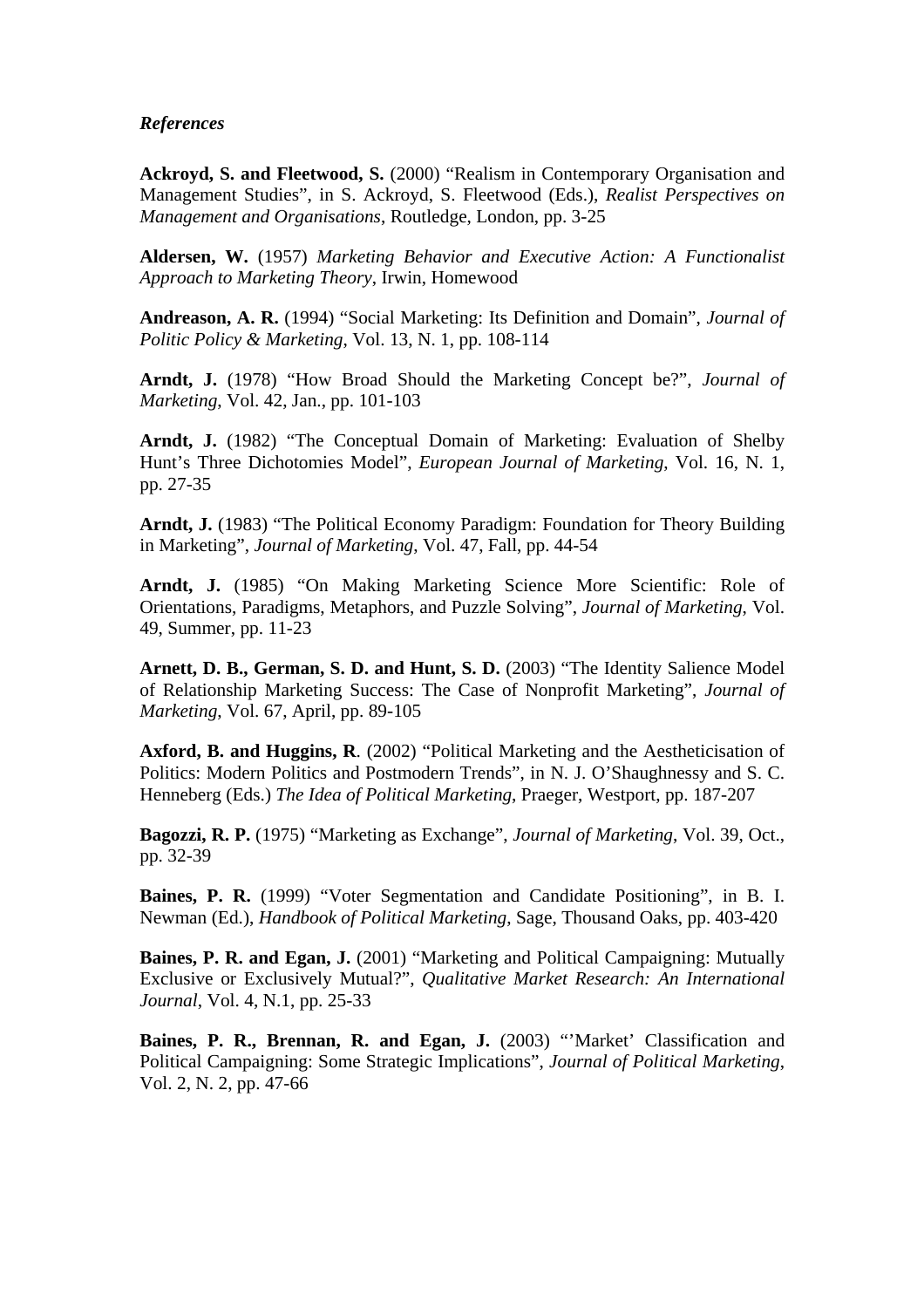**Baines, P. R., Harris, P. and Lewis, B. R.** (2002) "The Political Marketing Planning Process: Improving Image and Message in Strategic Target Areas", *Marketing Intelligence & Planning*, Vol. 20, N. 1, pp. 6-14

**Bannon, D. P.** (2003) "Relationship Marketing and the Political Process", *Paper presented at the Political Marketing Conference 2003*, London, Sept.

**Bartle, J. and Griffiths, D.** (2002) "Social-Psychological, Economic and Marketing Models of Voting Behaviour Compared", in N. J. O'Shaughnessy and S. C. Henneberg (Eds.) *The Idea of Political Marketing*, Praeger, Westport, pp. 19-37

**Bauman, Z.** (1997) *Postmodernity and its Discontents*, Polity, Cambridge

**Bauman, Z.** (1999) *In Search of Politics*, Polity, Cambridge

**Brenkert, G. G.** (2002) "Ethical Challenges of Social Marketing", *Journal of Public Policy & Marketing*, Vol. 21, N. 1, pp. 14-25

**Brennan, R.** (2003) "Does Political Marketing Need the Concept of Customer Value*?",* Paper presented at the Political Marketing Conference 2003, Sept., London

**Butler, P. and Collins, N.** (1999) "A Conceptual Framework for Political Marketing", in B. I. Newman (Ed.), *Handbook of Political Marketing*, Sage, Thousand Oaks, pp. 55-72

**Carman, J. M.** (1980) "Paradigms for Marketing Theory", in J. N. Sheth (Ed.), *Research in Marketing*, Vol. 3, JAI, Greenwich, pp. 1-36

**Chen, Y.-L. and Henneberg, S. C.** (2004) "Political Pulling Power: Celebrity Political Endorsement and Campaign Management for the Taipei City Councillor Election 2002", Working Paper 2004.1, University of Bath, School of Management

**Collins, N. and Butler, P.** (2003) "When Marketing Models Clash with Democracy", *Journal of Public Affairs*, Vol. 3, N. 1, pp. 52-62

**Cornelisson, J. P.** (2002) "Metaphorical Reasoning and Knowledge Generation: The Case of Political Marketing", *Journal of Political Marketing*, Vol. 1, N. 2, pp. 193- 208

**Day, G. S.** (1992) "Marketing's Contribution to the Strategy Dialogue", *Journal of the Academy of Marketing Science*, Vol. 20, N. 4, pp. 323-329

**Day, G. S. and Montgomery, D. B.** (1999) "Charting New Directions for Marketing", *Journal of Marketing*, Vol. 63 (special issue), pp. 3-13

Dean, D. and Croft, R. (2001) "Friends and Relations: Long-term Approaches to Political Campaigning", *European Journal of Marketing*, Vol. 35, N. 11/12, pp. 1197- 1216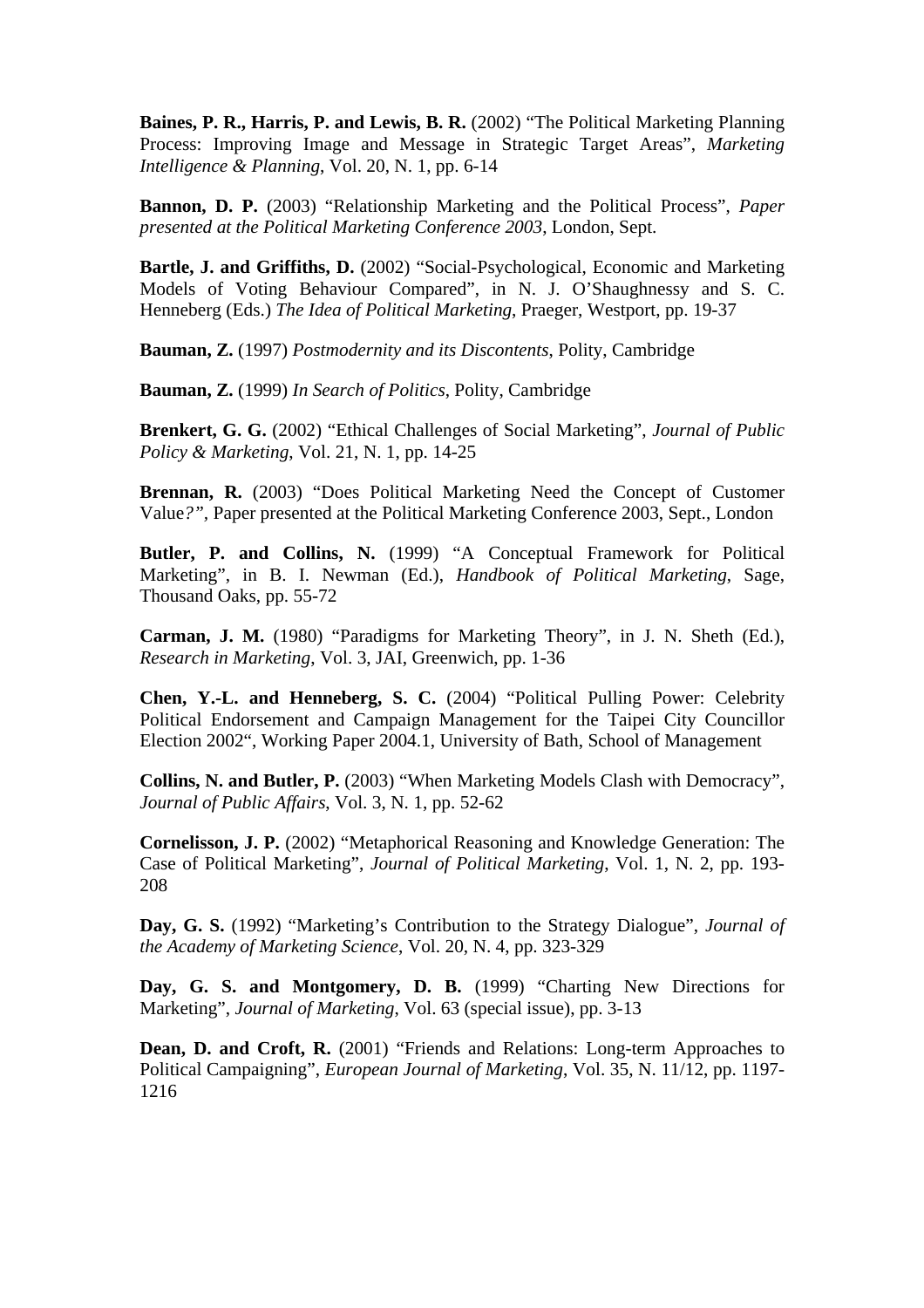**Dermody, J. and Scullion, R.** (2000) "Delusions of Grandeur? Marketing's Contribution to 'Meaningful' Western Political Consumption", *European Journal of Marketing*, Vol. 35, N. 9/10, pp. 1085-1098

**Easton, G. and Araujo, L.** (1994) "Market Exchange, Social Structures and Time", *European Journal of Marketing*, Vol. 28, N. 3, pp. 72-84

**Egan, J.** (1999) "Political Marketing: Lessons from the Mainstream", *Journal of Marketing Management*, Vol. 15, pp. 495-503

**Enis, B. M.** (1973) "Deepening the Concept of Marketing", *Journal of Marketing*, Vol. 37, Oct, pp. 57-62

Farrell, D. M. and Wortmann, M. (1987) "Party Strategies in the Electoral Marketing: Political Marketing in West Germany, Britain and Ireland", *European Journal of Political Research*, Vol. 15, pp. 297-318

**Franklin, B.** (1994) *Packaging Politics*, Edward Arnold, London

**Franklin, B. and Richardson, J. E.** (2002) "Priming the Parish Pump: Political Marketing and News Management in Local Communications Networks", *Journal of Political Marketing*, Vol. 1, N. 1, pp. 117-147

Harris, P. (2001a) "Machiavelli, Political Marketing and Reinventing Government", *European Journal of Marketing*, Vol. 35, N. 9/10, pp. 1136-1154

**Harris, P.** (2001b) "To Spin or Not to Spin, That is the Question: The Emergence of Modern Political Marketing", *The Marketing Review*, Vol. 2, pp. 35-53

Harris, P., Gardner, H. and Vetter, N. (1999) "'Goods over God': Lobbying and Political Marketing", in B. I. Newman (Ed.), *Handbook of Political Marketing*, Sage, Thousand Oaks, pp. 607-626

**Harrop, M.** (1990) "Political Marketing", *Parliamentary Affairs*, Vol. 43, pp. 277- 291

**Henneberg, S. C.** (2002) "Understanding Political Marketing", in N. O'Shaughnessy and S. C. Henneberg (Eds.), *The Idea of Political Marketing*, Praeger, Westport, pp. 93-171

**Henneberg, S. C.** (2003) "Generic Functions of Political Marketing Management", Working Paper 2003.19, School of Management, University of Bath

**Henneberg, S. C.** (2004) "The Views of an Advocatus Dei: Political Marketing and its Critics", *Journal of Public Affair*, Vol. 4, N. 3, forthcoming

**Henneberg, S. C.** (2005) "Leading or Following? A Theoretical Analysis of Political Marketing Postures", *Journal of Political Marketing*, Vol. 5, forthcoming

**Holbrook, T. M.** (1996) *Do Campaigns Matter?,* Sage, Thousand Oaks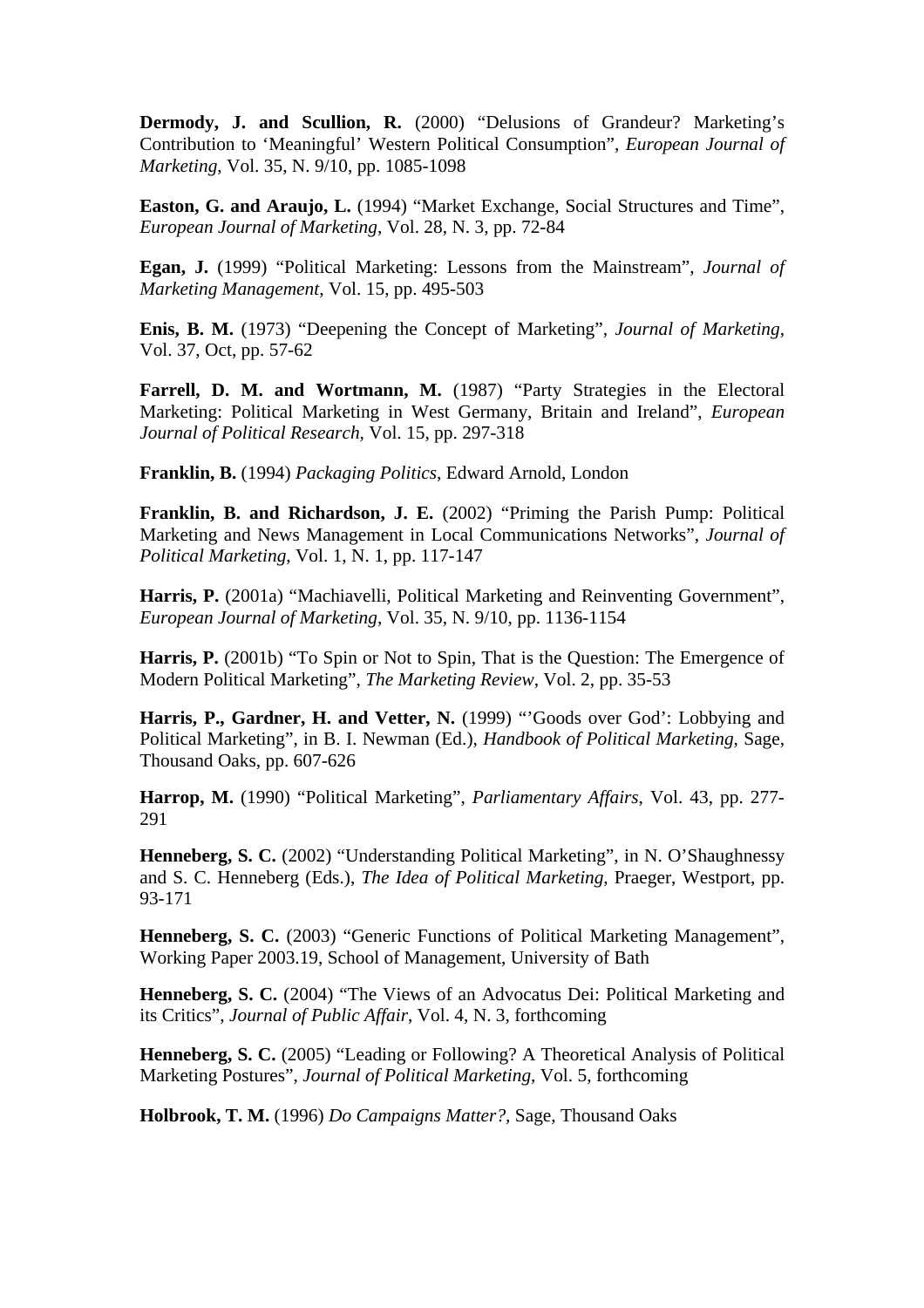**Huber, F. and Herrmann, A.** (1999) "A Value-Oriented Model of Candidate Appraisal", in B. I. Newman (Ed.), *Handbook of Political Marketing*, Sage, Thousand Oaks, pp. 305-320

**Hunt, S. D.** (1976) "The Nature and Scope of Marketing", *Journal of Marketing*, Vol. 40, July, pp. 17-28

**Hunt, S. D.** (1983) "General Theories and the Fundamental Explananda of Marketing", in *Journal of Marketing*, Vol. 47, Fall, pp. 9-17

**Hunt, S. D.** (1991) *Modern Marketing Theory*, South-Western, Cincinnati

**Hunt, S. D**. (2003) *Controversy in Marketing Theory: For Reason, Realism, Truth, and Objectivity*, M. E. Sharpe, Armonk

**Hunt, S. C. and Burnett, J. J.** (1982) "The Macromarketing/Micromarketing Dichotomy: A Taxonomical Model", *Journal of Marketing*, Vol. 46, Summer, pp. 11- 26

Hunt, S. C. and Lambe, C. J. (2000) "Marketing's Contribution to Business Strategy: Market Orientation, Relationship Marketing and Resource-Advantage Theory", *International Journal of Management Reviews*, Vol. 2, N. 1, pp. 17-43

**Jamieson, K. H.** (1992) *Packaging the Presidency*, Oxford University Press, New York

**Johnson, D. W.** (2001) *No Place for Amateurs*, Routledge, New York

**Kaid, L. L.** (1999) "Political Advertising", in B. I. Newman (Ed.), *Handbook of Political Marketing*, Sage, Thousand Oaks, pp. 423-438

**Kavanagh, D.** (1995) *Election Campaigning: The New Marketing of Politics*, Blackwell, Oxford

**Kotler, P.** (1972) "A Generic Concept of Marketing", *Journal of Marketing*, Vol. 36, April, pp. 46-54

**Kotler, P. and Andreason, A**. (1995) *Strategic Marketing for Non-Profit Organizations*, Prentice Hall, Upper Saddle River

Kotler, P. and Kotler, N. (1999) "Political Marketing", in B. I. Newman (Ed.), *Handbook of Political Marketing*, Sage, Thousand Oaks, pp. 3-18

**Kotler, P. and Levy, S. J.** (1969) "Broadening the Concept of Marketing", *Journal of Marketing*, Vol. 33, Jan., pp. 10-15

**Lees-Marshment, J.** (2001) *Political Marketing and British Political Parties*, Manchester University Press, Manchester

Lees-Marshment, J. (2003) "Political Marketing: How to Reach That Pot of Gold", *Journal of Political Marketing*, Vol. 2, N. 1, pp. 1-32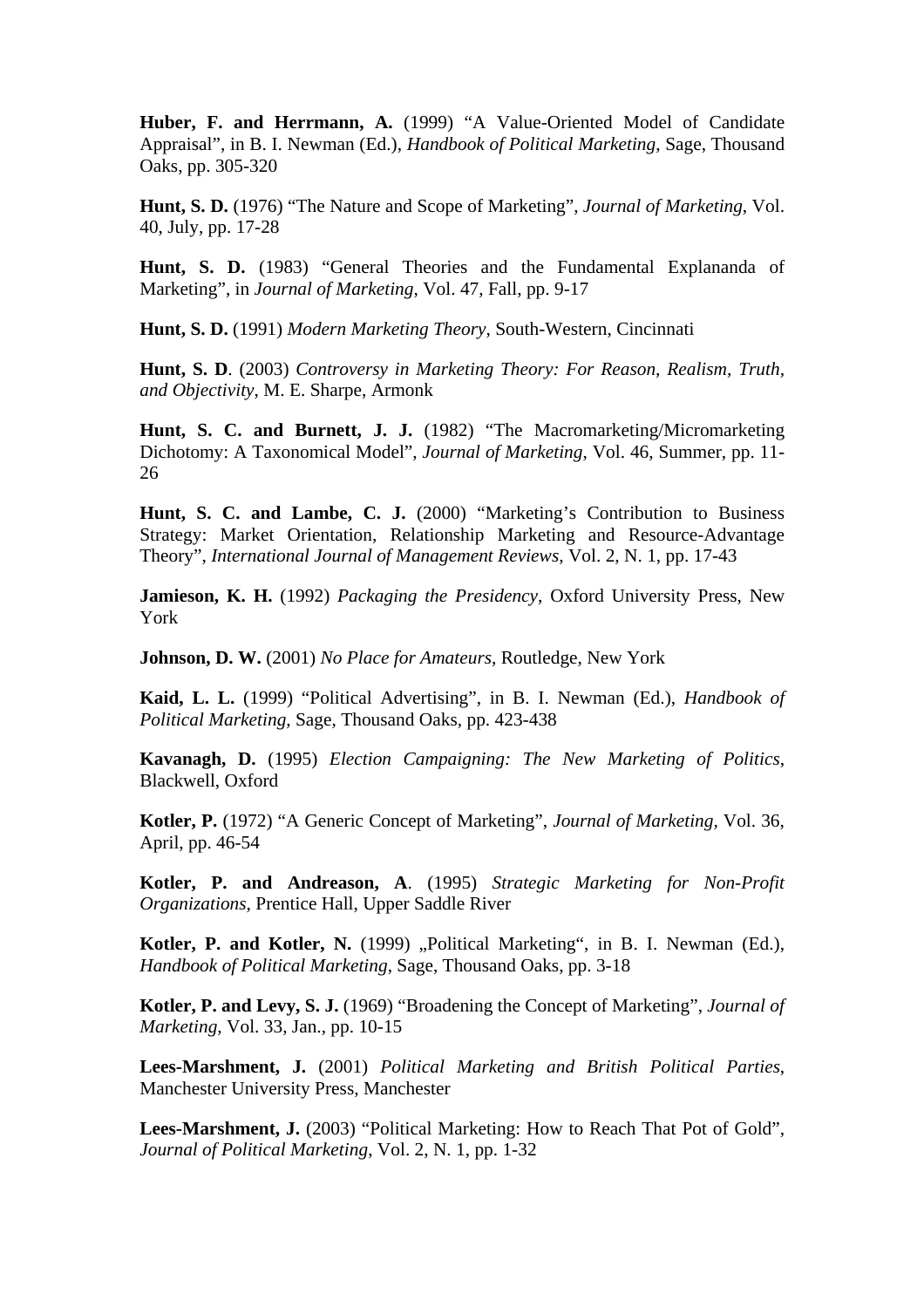**Levy, S. J.** (2002) "Revisiting the Marketing Domain", *European Journal of Marketing*, Vol. 36, N. 3, pp. 299-304

**Luck, D. J.** (1969) "Broading the Concept of Marketing – Too Far", *Journal of Marketing*, Vol. 33, July, pp. 53-55

**Mancini, P. and Swanson, D.** (1996) "Introduction", in P. Mancini and D. Swanson (Eds.), *Politics, Media and Modern Democracy*, Praeger, Westport, pp. 1-49

**Marland, A.** (2003) "Political Marketing: The Good, the Bad, and the Ugly", Paper presented at the 2003 Political Marketing Conference, London, Sept.

**Mauser, G. A.** (1983) *Political Marketing: An Approach to Campaign Strategy*, Praeger, New York

**Mitchell, P. and Daves, R.** (1999) "Media Polls, Candidates, and Campaigns", in B. I. Newman (Ed.), *Handbook of Political Marketing*, Sage, Thousand Oaks, pp. 177- 195

**Newman, B. I.** (1994a) *The Marketing of the President*, Sage, Thousand Oaks

**Newman, B. I.** (1994b) "The Forces Behind the Merging of Marketing and Politics", *Werbeforschung & Praxis*, Vol. 39, No. 2, pp. 41-46

**Newman, B. I.** (1995) "Political Marketing as a Governing Tool", *Werbeforschung & Praxis*, Vol. 5, pp. 163-167

**Newman, B. I.** (1999a) *Handbook of Political Marketing*, Sage, Thousand Oaks

**Newman, B. I.** (1999b) *The Mass Marketing of Politics*, Sage, Thousand Oaks

**Newman, B. I.** (2001) "Image-Manufacturing in the USA: Recent US Presidential Elections and Beyond", *European Journal of Marketing*, Vol. 36, N. 9/10, pp. 966- 970

**Newman, B. I.** (2002) "Editorial: The Role of Marketing in Politics", *Journal of Political Marketing*, Vol. 1, N. 1, pp. 1-5

**Newman, B. I. and Sheth, J. N**. (1985) *Political Marketing: Readings and Annotated Bibliography*, AMA, Chicago

**Niffenegger, P. B.** (1989) "Strategies for Success from the Political Marketers", *Journal of Consumer Marketing*, Vol. 6, N. 1, pp. 45-61

**Nimmo, D.** (1999) "The Permanent Campaign: Marketing as a Governing Tool", in B. I. Newman (Ed.), *Handbook of Political Marketing*, Sage, Thousand Oaks, pp. 73- 86

**O'Cass, A.** (2001) "Political Marketing", *European Journal of Marketing*, Vol. 35, N. 9/10, pp. 1003-1025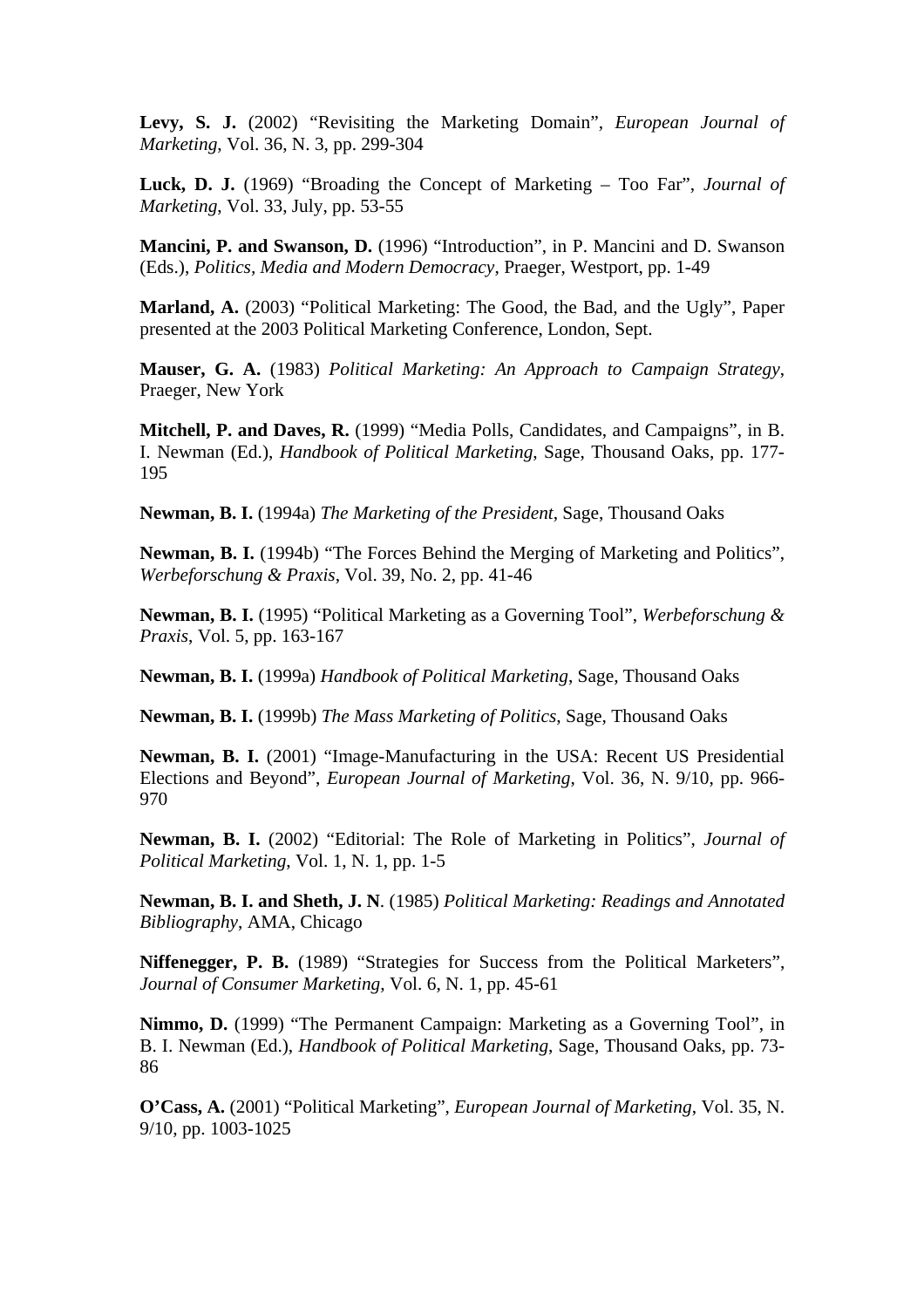**O'Malley, L. and Patterson, M**. (1998) "Vanishing Point: The Mix Management Paradigm Re-viewed", *Journal of Marketing Management*, Vol. 14, pp. 829-851

**O'Shaughnessy, N. J.** (1990) *The Phenomenon of Political Marketing*, Macmillan, Basingstoke

**O'Shaughnessy, N. J.** (2002) "The Marketing of Political Marketing**"** in N. O'Shaughnessy and S. C. Henneberg (Eds.), *The Idea of Political Marketing*, Praeger, Westport, pp. 209-220

**O'Shaughnessy, N. J.** (2003) "The Symbolic State: A British Experience", Paper presented at the 2003 Political Marketing Conference, London, Sept.

**O'Shaughnessy, N. J. and Henneberg, S. C.** (2002a) "Introduction" in N. O'Shaughnessy and S. C. Henneberg (Eds.), *The Idea of Political Marketing*, Praeger, Westport, pp. xi-xx

**O'Shaughnessy, N. J. and Henneberg, S. C.** (2002b) *The Idea of Political Marketing*, Praeger, Westport

**O'Shaughnessy, N. J. and Holbrook, M. B.** (1988) "What U.S. Businesses can Learn from Political Marketing", *The Journal of Applied Business Research*, Vol. 4, N. 3, pp. 98-109

**Palmer, J.** (2002) "Smoke and Mirrors: Is that the Way it is? Themes in Political Marketing", *Media, Culture & Society*, Vol. 24, pp. 345-363

**Panebianco, A.** (1988) *Political Parties' Organisation and Power*, Cambridge University Press, Cambridge

**Perloff, R. M.** (1999) "Elite, Popular, and Merchandised Politics"**,** in B. I. Newman (Ed.), *Handbook of Political Marketing*, Sage, Thousand Oaks, pp. 19-40

**Reid, D. M.** (1988) "Marketing the Political Product", *European Journal of Marketing*, Vol. 22, N. 9, pp. 34-47

**Scammell, M.** (1994) "The Phenomenon of Political Marketing: The Thatcher Contribution", *Contemporary Record*, Vol. 8, No. 1, pp. 23-43

**Scammell, M.** (1995) *Designer Politics*, Macmillan, Basingstoke

**Scammell, M.** (1999) "Political Marketing: Lessons for Political Science", *Political Studies*, Vol. 47, pp. 718-739

Schnur, D. (1999) "Greater Than the Sum of its Parts", in B. I. Newman (Ed.), *Handbook of Political Marketing*, Sage, Thousand Oaks, pp. 143-158

**Sherman, E.** (1999) "Direct Marketing: How Does it Work for Political Campaigns?", in B. I. Newman (Ed.), *Handbook of Political Marketing*, Sage, Thousand Oaks, pp. 365-388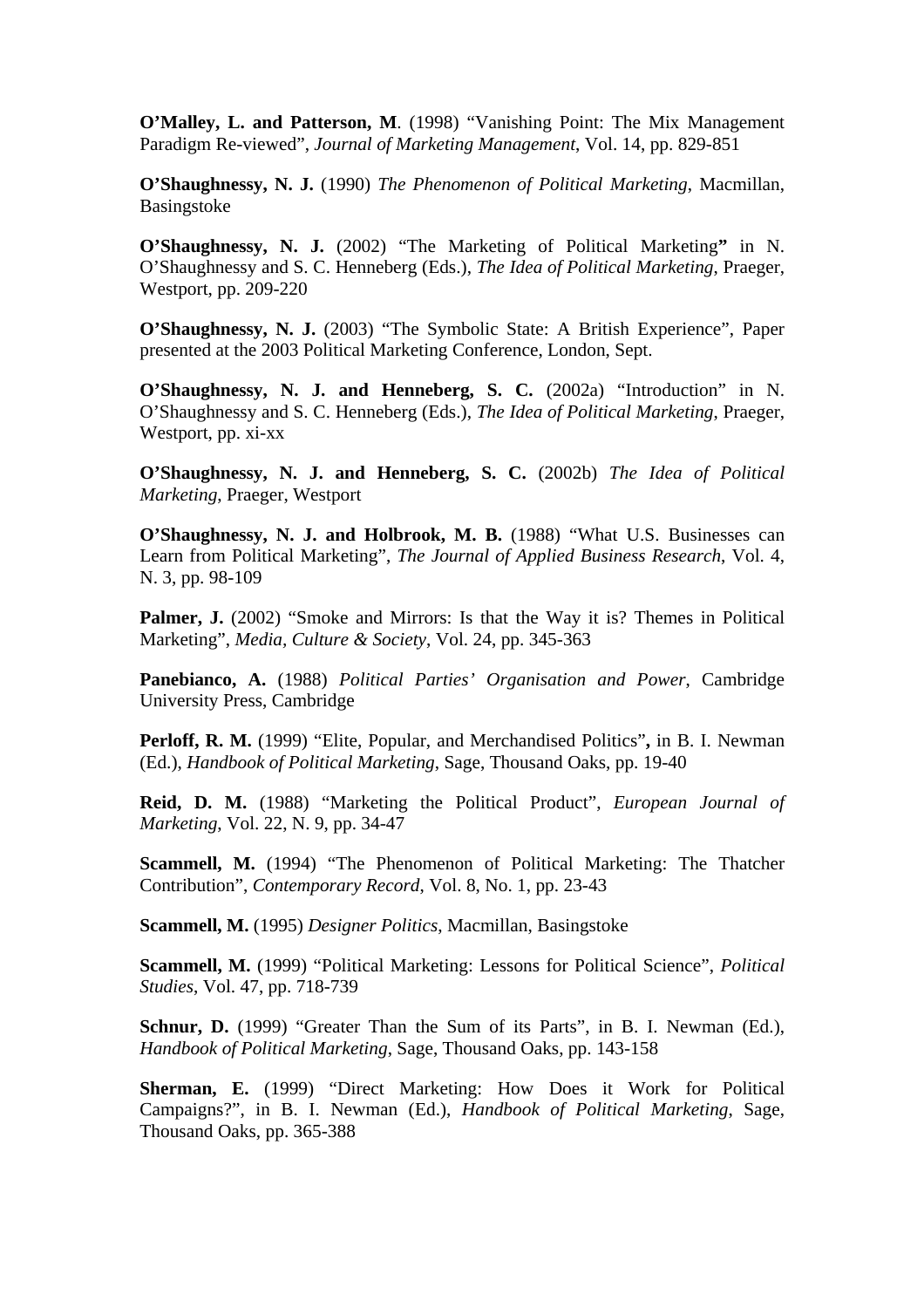**Sherman, E. and Schiffman, L. G.** (2002) "Political Marketing Research in the 2000 U.S. Election", *Journal of Political Marketing*, Vol. 1, N. 2/3, pp. 53-68

**Sheth, J. N., Gardner, D. M. and Garrett, D. E.** (1988) *Marketing Theory: Evolution and Evaluation*, Wiley, New York

**Smith, G.** (2001) "The 2001 General Election: Factors Influencing the Brand Image of Political Parties and their Leaders", *Journal of Marketing Management*, Vol. 17, pp. 989-1006

**Smith, G. and Hirst, A.** (2001) "Strategic Political Segmentation", *European Journal of Marketing*, Vol. 35, N. 9/10, pp. 1058-1073

Smith, G. and Saunders, J. (1990) "The Application of Marketing to British Politics", *Journal of Marketing Management*, Vol. 5, N. 3, pp. 307-323

**Sparrow, N. and Turner, J.** (2001) The Permanent Campaign: The Integration of Market Research Techniques in Developing Strategies in a More Uncertain Political Climate", *European Journal of Marketing*, Vol. 35, N. 9/10, pp. 984-1002

**van Waterschoot, W. and van den Bulte, C.** (1992) "The 4P Classification of the Marketing Mix Revisited", *Journal of Marketing*, Vol. 56, Oct., pp. 83-93

**Ware, A.** (1996) *Political Parties and Party Systems*, Oxford University Press, Oxford

**Webster, F. E.** (1992) "The Changing Role of Marketing in the Corporation", *Journal of Marketing*, Vol. 56, Oct., pp. 1-17

White, **J. and de Chernatony, L.** (2002) "New Labour: A Study of the Creation, Development and Demise of a Political Brand", *Journal of Political Marketing*, Vol. 1, N. 2/3, pp. 45-52

**Wortmann, M.** (1989) *Political Marketing: A Modern Party Strategy*, PhD Dissertation, European University Institute, Florence

**Wring, D.** (1999) "The Marketing Colonization of Political Campaigning", in B. I. Newman (Ed.), *Handbook of Political Marketing*, Sage, Thousand Oaks, pp. 41-54

Wring, D. (2001) "'Selling Socialism': The Marketing of the 'Very Old' British Labour Party", *European Journal of Marketing*, Vol. 35, N. 9/10, pp. 1038-1046

**Wring, D.** (2002a) "Conceptualising Political Marketing: A Framework for Election-Campaign Analysis", in N. J. O'Shaughnessy and S. C. Henneberg (Eds.), *The Idea of Political Marketing*, Praeger, Westport, pp. 171-185

**Wring, D.** (2002b) "Images of Labour: The Progression and Politics of Party Campaigning in Britain", *Journal of Political Marketing*, Vol. 1, N. 1, pp. 23-37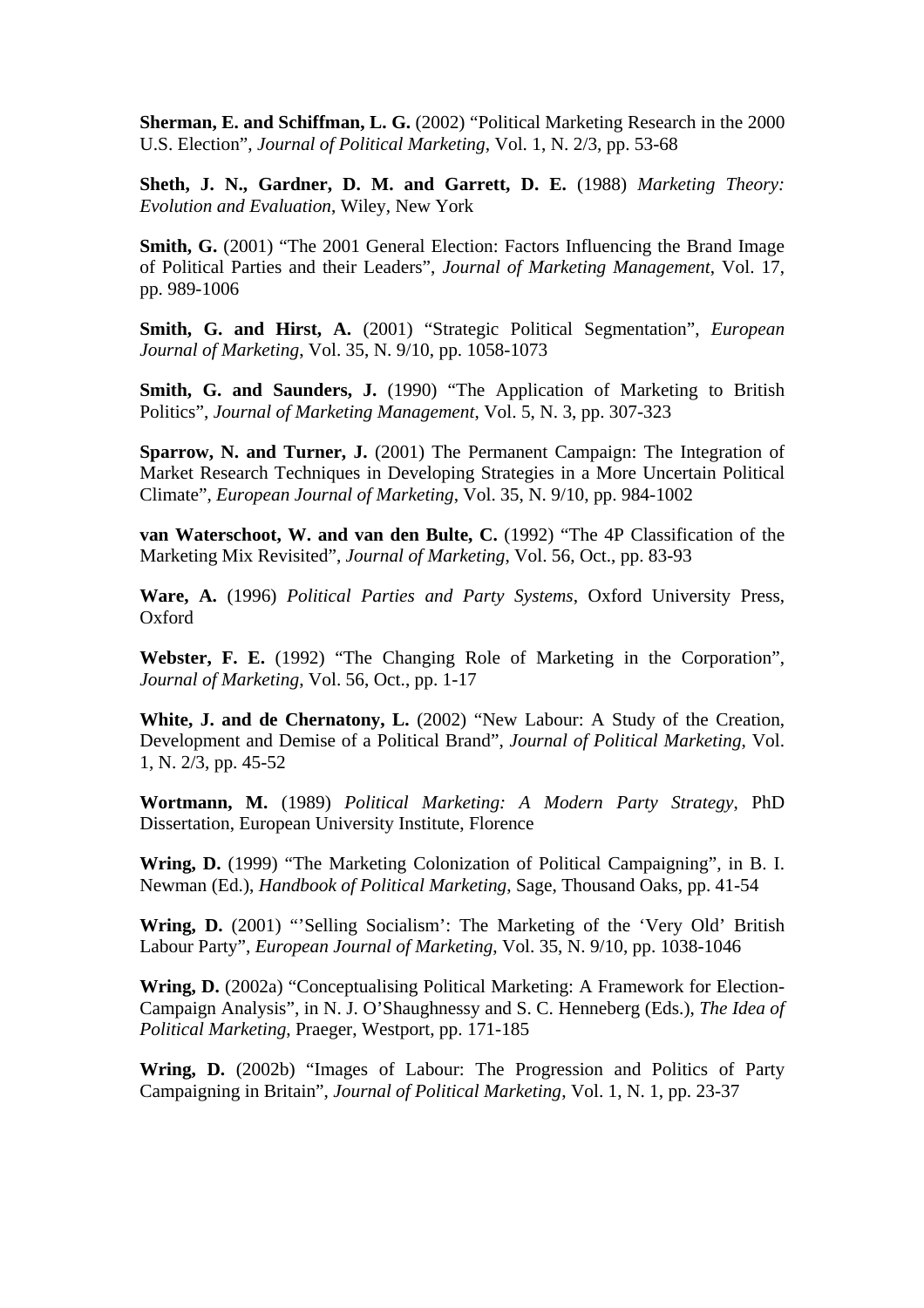#### **University of Bath School of Management Working Paper Series Past Papers**

#### University of Bath School of Management Claverton Down Bath BA2 7AY United Kingdom Tel: +44 1225 826742 Fax: +44 1225 826473 http://www.bath.ac.uk/management/research/papers.htm

| 2003    |                                               |                                                                                                                                                                                   |  |  |
|---------|-----------------------------------------------|-----------------------------------------------------------------------------------------------------------------------------------------------------------------------------------|--|--|
| 2003.01 | Stephan C. M.<br>Henneberg                    | The Conundrum of Leading or Following in Politics? An<br>Analysis of Political Marketing Postures<br>(Forthcoming in Journal of Political Marketing, Vol. 5,<br>2005)             |  |  |
| 2003.02 | Richard Fairchild                             | Management's optimal financial contracts, the degree of<br>alignment with investors, and the 'carrot and stick' role of<br>debt.                                                  |  |  |
| 2003.03 | Richard Fairchild                             | An Investigation of the Determinants of BT's Debt Levels<br>from 1998-2002: What does it tell us about the Optimal<br>Capital Structure?                                          |  |  |
| 2003.04 | Steve Brown & Felicia<br>Fai                  | Strategic Resonance Between Technological and<br>Organisational Capabilities in the Innovation Process within<br>Firms                                                            |  |  |
| 2003.05 | Paul Goodwin                                  | Providing Support for Decisions based on Time Series<br>Information Under Conditions of Asymmetric Loss<br>(Forthcoming in the European Journal of Operational<br>Research, 2004) |  |  |
| 2003.06 | Will Liddell & John H<br>Powell               | Are you still here?: Reconciling patient access and GP<br>effectiveness in the management of a large medical practice:<br>a case study using QPID                                 |  |  |
| 2003.07 | Felicia Fai                                   | A Structural Decomposition Analysis of Technological<br>Opportunity in Firm Survival and Leadership                                                                               |  |  |
| 2003.08 | John Purcell & Nick<br>Kinnie                 | Employment Regimes for the Factories of the Future: Human<br>Resource Management in Telephone Call Centres                                                                        |  |  |
| 2003.09 | Juani Swart & Nick<br>Kinnie                  | The impact of client-relationships on organisational form<br>and HR practices                                                                                                     |  |  |
| 2003.10 | Sue Hutchinson, Nick<br>Kinnie & John Purcell | HR Practices and Business Performance: what makes a<br>difference?                                                                                                                |  |  |